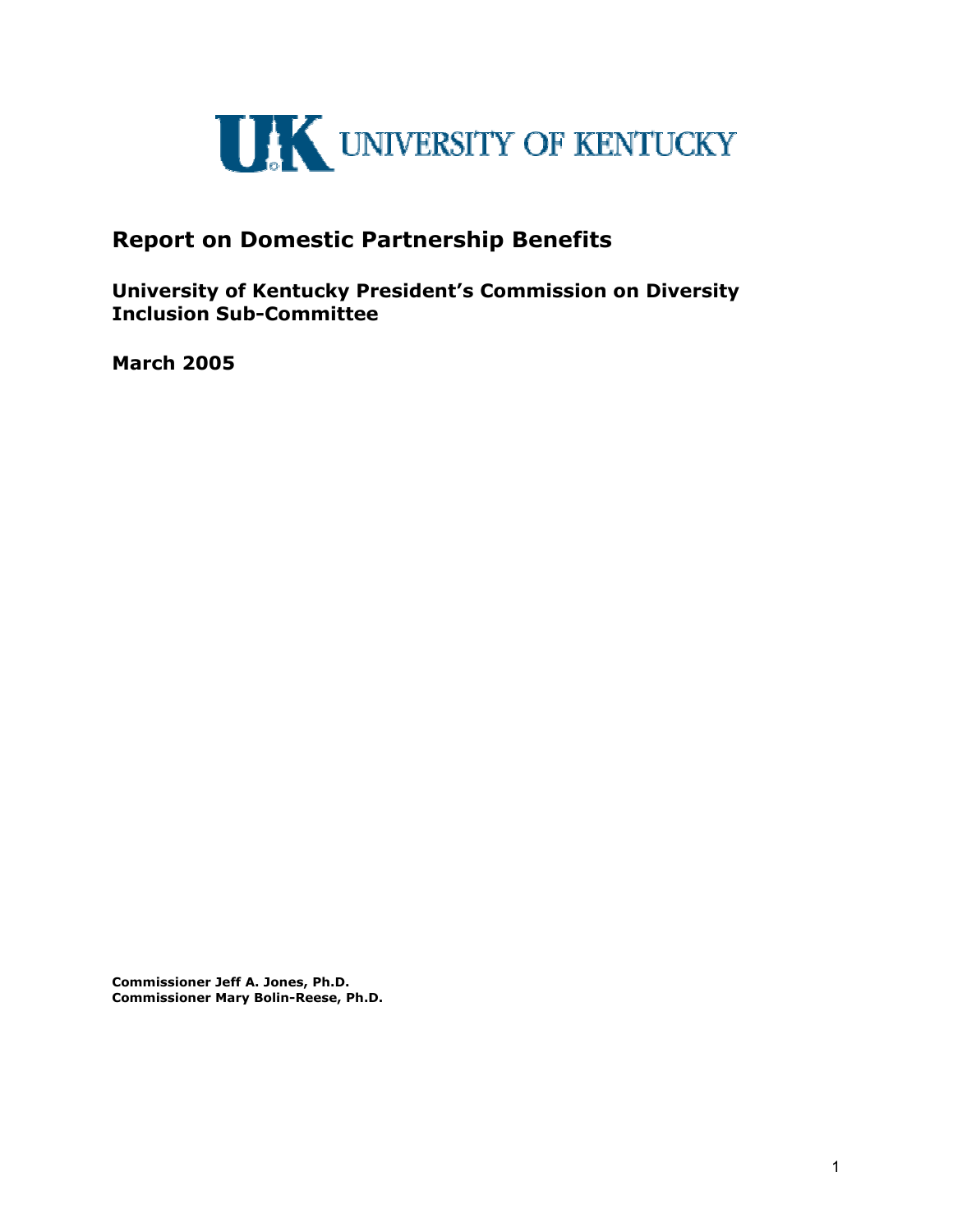**Introduction**

**Frequently Asked Questions about Domestic Partnership Benefits** 

**Benefits Listed by Relationship to Employee** 

**Comparative Cost Impact on UK Families** 

**Timeline of Domestic Partner Issues at UK** 

**UK Employees' Personal Stories: The Impact of the Lack of Domestic Partner Benefits on UK Employees** 

**Proposed Model for Domestic Partnership Benefits Plan for the University of Kentucky** 

**Appendix 1: 2003 Top Twenty Ranked Public Research Universities Domestic Partner Policies** 

**Appendix 2: 2005 Domestic Partner Policies at UK's Former 19 Benchmarks** 

**Appendix 3: 2005 Domestic Partner Policies at Flagship Public Universities in Neighboring States** 

**Appendix 4: Examples of Domestic Partner Documentation Forms from Other Universities**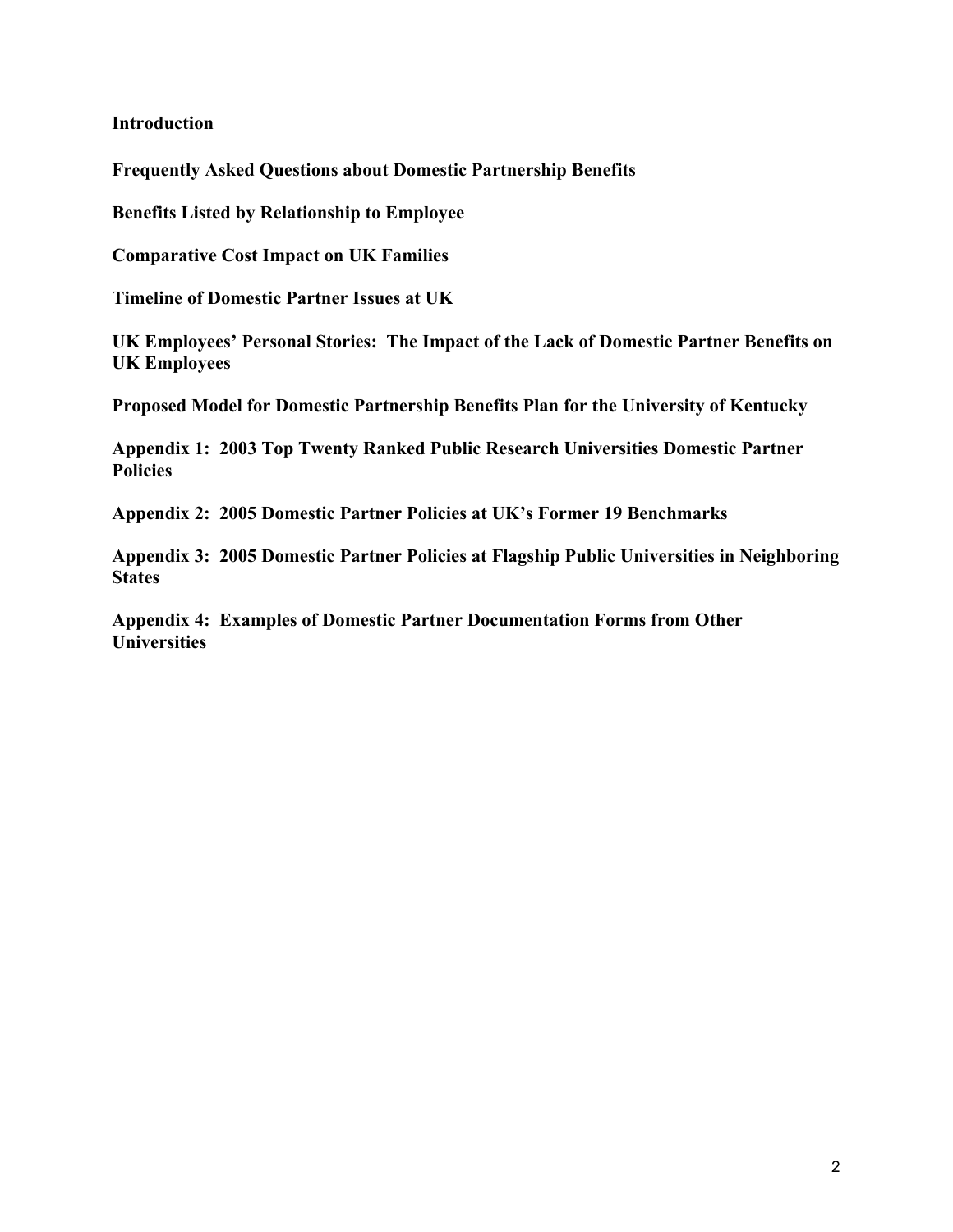## **Introduction**

Benefits are an increasing concern for employees at most work sites. The University of Kentucky is no exception. As the chart below shows, benefits for a single UK employee made up almost a third of total compensation in 2004. This percentage is often even larger for employees whose families can be covered under a range of UK benefits. Employers offer benefits as a means to attract and keep skilled employees. In the University's efforts to attain the status of a top 20 public research university, compensation is often critical in attracting new talent and retaining current employees from offers by other universities, government, and private industry.

Domestic partnership benefits have been a frequent request at UK for at least 15 years. As other universities have added such benefits, the call for adding such benefits has only become louder. At the same time, the country as a whole is gripped in often heated struggles over accommodating or resisting an increasingly diverse variety of American family structures.

This report examines many of the issues around domestic partnership benefits and the University of Kentucky, and concludes with a multi-stage implementation model of what and how such benefits could be offered by the University.



**Graph Based on Actual Payroll Earnings/Deductions Statement for Single UK Employee, 2004 Calendar Year**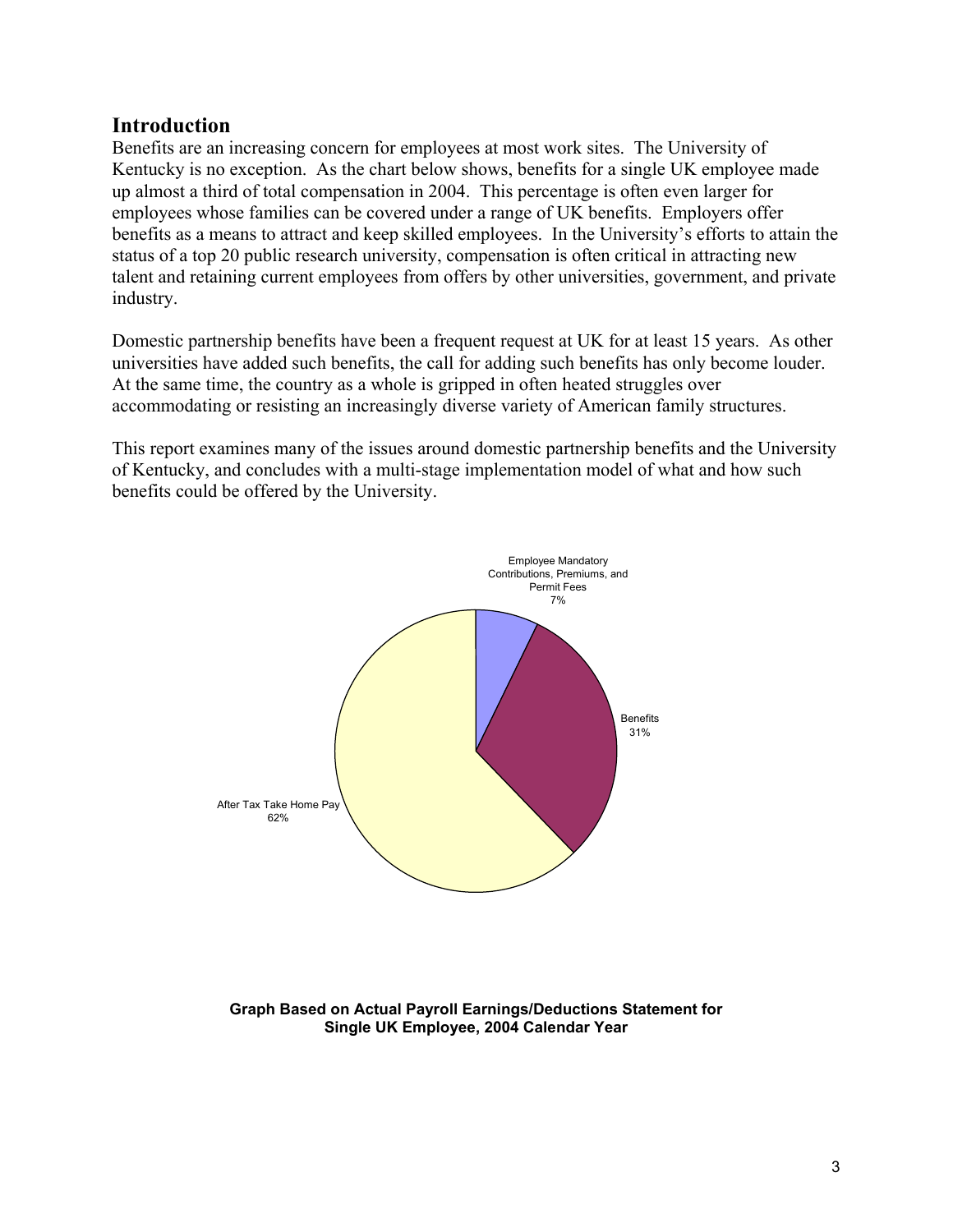# **Questions and Answers About Domestic Partnerships and the University of Kentucky**

## **What is a** *domestic partnership***?**

A *domestic partnership* is an increasingly common term to describe a range of intimate, romantic, and/or loving relationships between two individuals committed to sharing life's joys and responsibilities. This term in its broadest sense thus encompasses relationships such as:

- Legally recognized marriages
- Religious marriages not legally recognized (usually between a same-sex couple)
- Couples (opposite-sex/heterosexual or same-sex/homosexual) living together in a committed relationship outside of legal marriage
- Common law marriages recognizing opposite-sex couples living together but without a formal legal marriage
- Sometimes, in the broadest sense, any two people sharing a household (such as roommates)

## **Why would an employer want to offer domestic partnership benefits?**

American family structures have grown to become very diverse. The pie chart below shows the biological relationship for the students at eight Fayette County middle schools as drawn from a Fall 2004 survey.





## **Source: 2004 Fayette County Middle School Youth Risk Behavior Survey**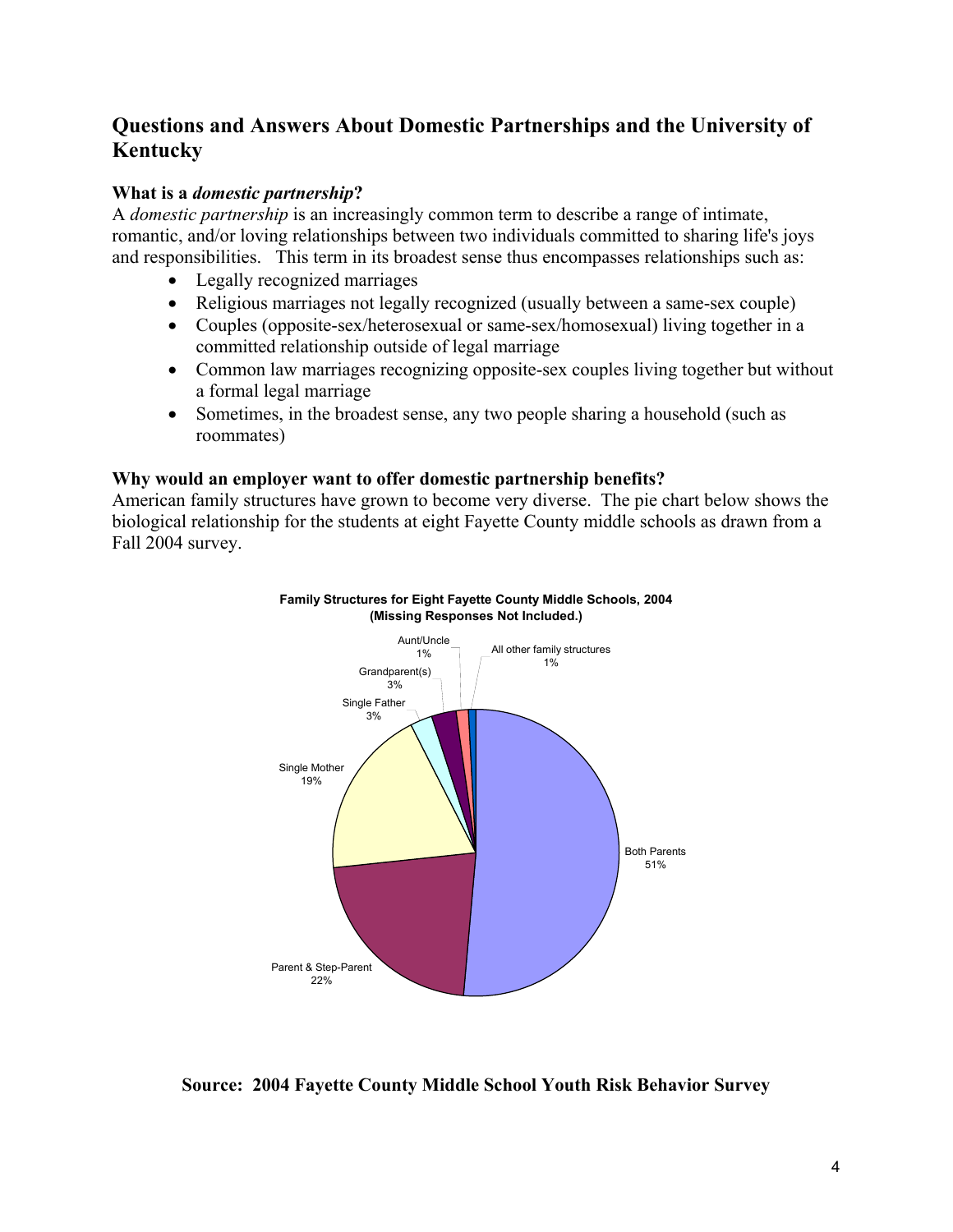Almost half of these students do not live with both their biological parents. This survey also asks about who a student lives with and not the legal relationships within the family. Thus, it is likely that not all 51% of biological parents living together with their child are legally married. While this example shows the diversity among Fayette County's children, UK employees are likely far more diverse with many not having children and living in a variety of family structures.

As an employer in a competitive market to attract the best and brightest academic and administrative talents, UK faces other institutions in larger, more culturally diverse urban areas and other universities offering domestic partnership benefits. For a potential or current employee whose dependents are not covered by existing UK benefits criteria, domestic partnership benefits can amount to thousands of dollars annually in additional compensation or savings.

## **What are** *domestic partnership benefits***?**

Domestic partnership benefits vary from company to company. The benefits offered within a domestic partnership package vary from employer to employer, but typically are characterized by health care coverage for same-sex and opposite-sex unmarried partners along with whatever other benefits the employer offers to members of an employee's legally recognized spouse/exspouses and children.

More commonly domestic partnership benefits are offered by companies to keep and attract quality personnel. American companies have traditionally offered benefits such as insurance, bereavement leave, trailing spouse hiring programs, access to company discount programs, and access to company recreation facilities to employees and their legally married spouses. Most also extend such benefits to the legally recognized children (biological, adopted, or step) of employees. Such benefits often account for a significant (up to 40% in some cases) portion of a company's compensation to an employee. Companies can thus attract, keep, and compensate employees more fairly by offering DP benefits.

## **How common are domestic partnership benefits?**

Domestic partnership benefits are increasingly common - especially in business sectors where there is competition for skilled professionals:

- 75% of the top twenty public research universities offer some type of DP benefits with 65% offering health insurance benefits (See Appendix 1)
- 68% of UK's former 19 benchmarks offer some type of DP benefits with 37% offering health insurance benefits (See Appendix 2)
- Among neighboring states' flagship universities, Indiana University, Ohio State University, and the University of Illinois all offer DP benefits including health insurance benefits (See Appendix 3)
- One third of the Fortune 500 companies offer DP benefits
- Eight state governments offer DP benefits to state employees
- 130 cities and towns offer DP benefits to city employees
- 44 of the top 50 (88%) ranked US universities
- 18 of the 74 (24%) statewide university systems in the US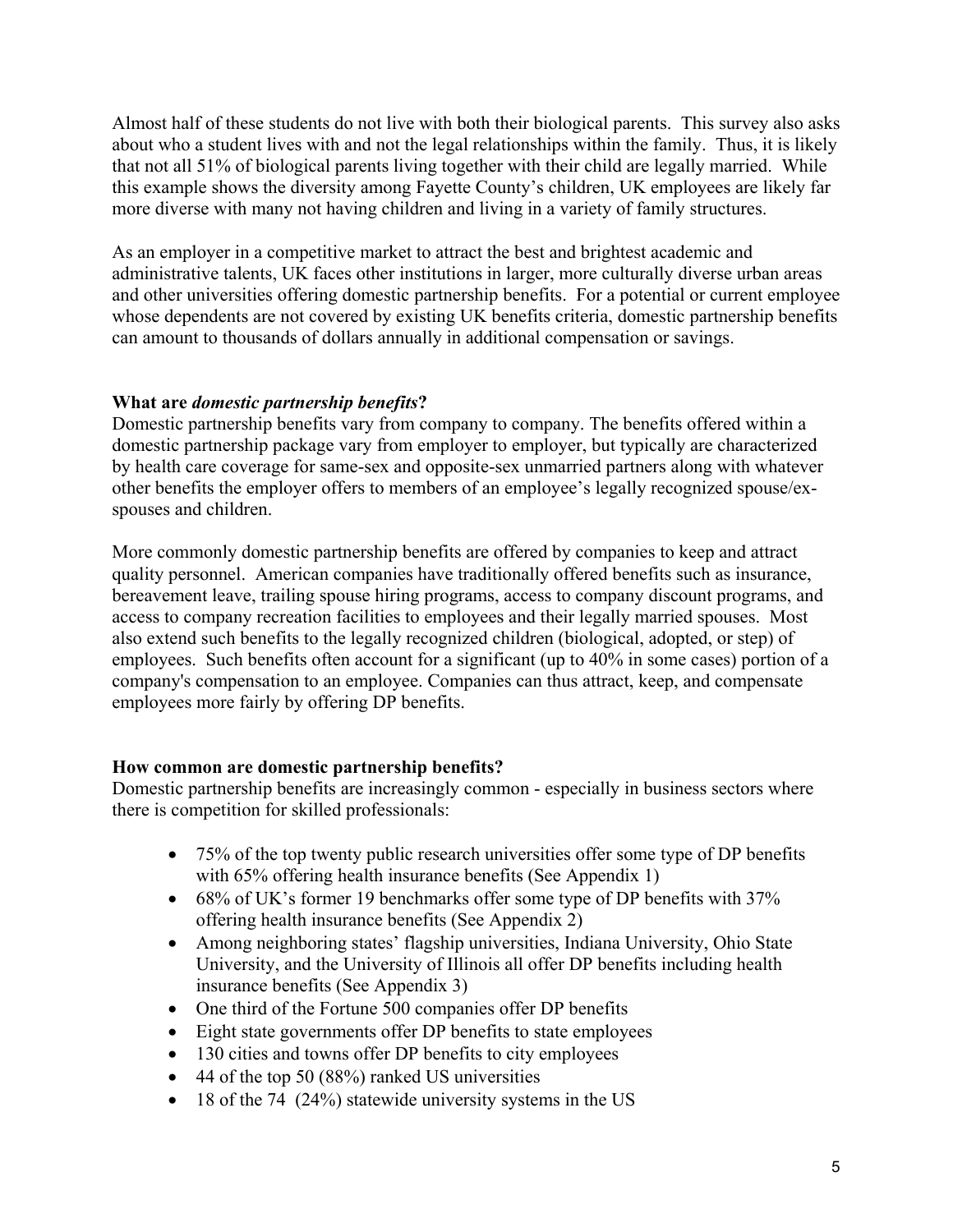• 150 of the 530 (28%) individual state-funded universities

(Sources: Human Rights Campaign, Gay Financial Network, American Civil Liberties Union, Lambda Legal Defense and Education Fund)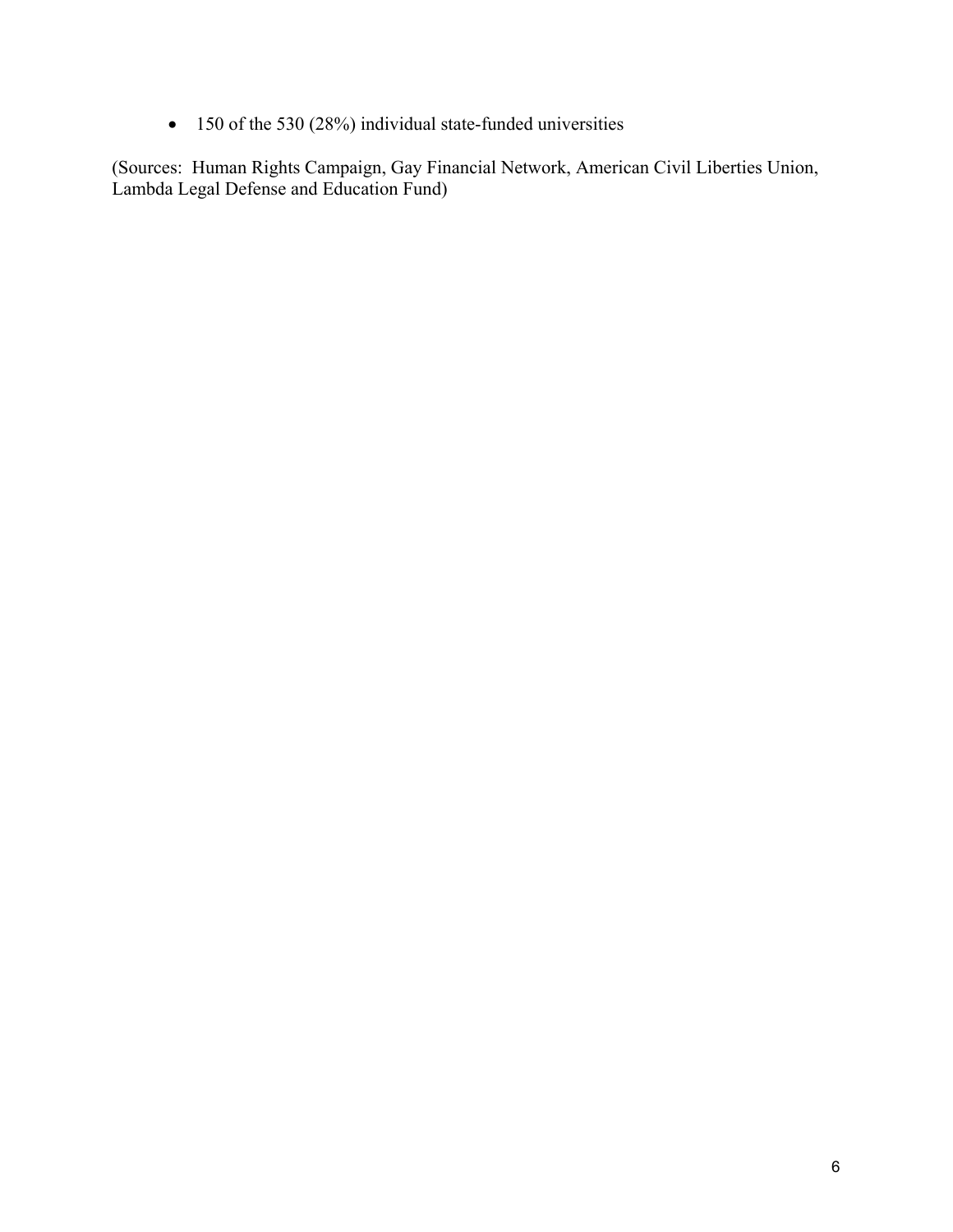The following local, central Kentucky employers offer domestic partnership benefits.

- Amazon.com
- American Airlines
- Avon
- Bank One
- Barnes and Noble
- Blockbuster
- Centre College
- Chevron
- Cingular Wireless
- Coca-Cola
- Continental Airlines
- Delta Airlines
- Disney Corporation
- Eddie Bauer
- Gap, Inc.
- Gateway
- Hilton Hotels
- IBM
- **IKON Office Solutions**
- Insight Communications
- JP Morgan
- Kinkos
- Lazarus (Federated Department Stores)
- Lexington Herald-Leader (Knight-Ridder)
- Lexmark
- Merrill Lynch
- Northwest Airlines
- Proctor and Gamble
- Prudential Financial
- R. J. Reynolds
- Charles Schwab
- Sheraton (Starwood Hotels)
- Starbucks Coffee
- Target
- Toyota
- United Airlines
- US Airways
- US House of Representatives
- Verizon Communications
- Xerox Corporation

Within the technology sector, such benefits are common personnel practices and include such industry leaders as:

- Adaptec
- Adobe Systems
- AOL Time Warner
- Apple
- Cisco Systems
- Compaq
- Dell
- Digital Equipment Corporation
- Gateway
- Hewlett-Packard
- Honeywell
- IBM
- Intel
- Lotus
- Lucent Technologies
- Microsoft
- Motorola
- NCR Corporation
- Netscape
- Nokia
- Novell
- Oracle
- PeopleSoft
- QualComm
- Quark
- Raytheon
- SAS Institute Inc.
- Sony
- Sun Microsystems
- Sybase
- Texas Instruments
- Unisys
- Xerox
- Yahoo! Inc.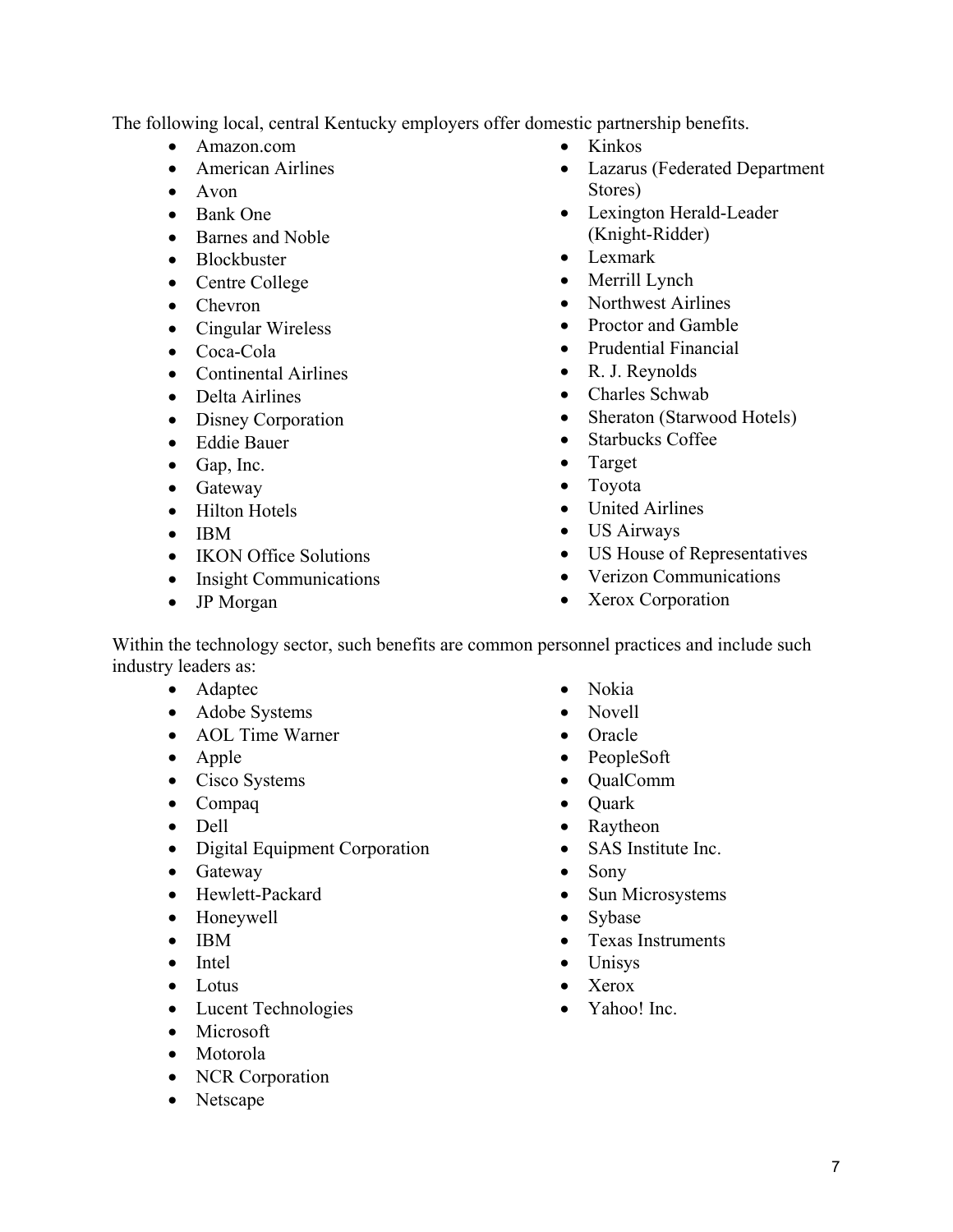### **How would an employer define a couple as being domestic partners?**

Usually a domestic partnership policy includes a means to define who is a couple using various ways:

- The couple can sign a form and/or affidavit with Human Resources that they are a committed couple who live together, are exclusively partnered, are not otherwise legally married, and plan on staying together.
- Different companies structure their policy differently but may ask couples to show some form of documentation of joint residence, joint finances, or other shared commitment.
- A policy also usually includes a form severing DP benefits in case a couple dissolves their domestic partnership.
- Employers who do not require marriage licenses or documentation of a legal marriage may simply use benefit enrollment forms to sign up or remove a spouse or partner.

### **Won't people try to defraud the company by registering roommates and friends?**

According to studies collected by the Human Rights Campaign (www.hrc.org), there is not a single reported case of the fraudulent use of a domestic partnership benefit package. The likelihood is rare -especially considering the fear of bias or ostracization associated with revealing that one is gay/lesbian. Documentation such as enrollment forms stating that two individuals are a domestic partnership couple also provides the means for pursuing any fraud attempted against an employer. In many cases domestic partners must show more proof of relationship than a legally married couple, yet fraud to gain insurance benefits among domestic partners and legal spouses is extremely rare.

### **Is there a financial impact?**

Providing benefits to domestic partners cost no more than covering employees' far more numerous legal spouses. In fact, one study discussed in the September 1997 *Risk Management* found that same-sex domestic partner coverage on average costs employers less than covering opposite-sex couples. The reason for this involves the expenses associated with pregnancy and especially for premature births. While same-sex couples do have children, opposite-sex couples are more likely to be parents and thus have larger families to be covered by employers. In the aforementioned study, same-sex couples were also more likely to be younger.

Studies by Dr. Lee Badgett find that usually only one to two percent of employees utilize domestic partnership benefits. The 2% figure is usually only reached when a company or university extends such benefits to opposite-sex unmarried couples as well as same-sex couples.

### **How is this different than marriage?**

While same-sex marriages are currently legal in Massachusetts and a number of countries (the Netherlands, Denmark, Canada, etc.), Kentucky law does not recognize them. Thus, same-sex couples cannot access hundreds of spousal benefits:

- Over 1,000 federal benefits covering taxes, inheritance, divorce, immigration, protection from testifying against one's spouse, child custody, insurance, veteran's benefits, and Social Security benefits
- Over 180 state benefits under Kentucky law covering property, children, and benefits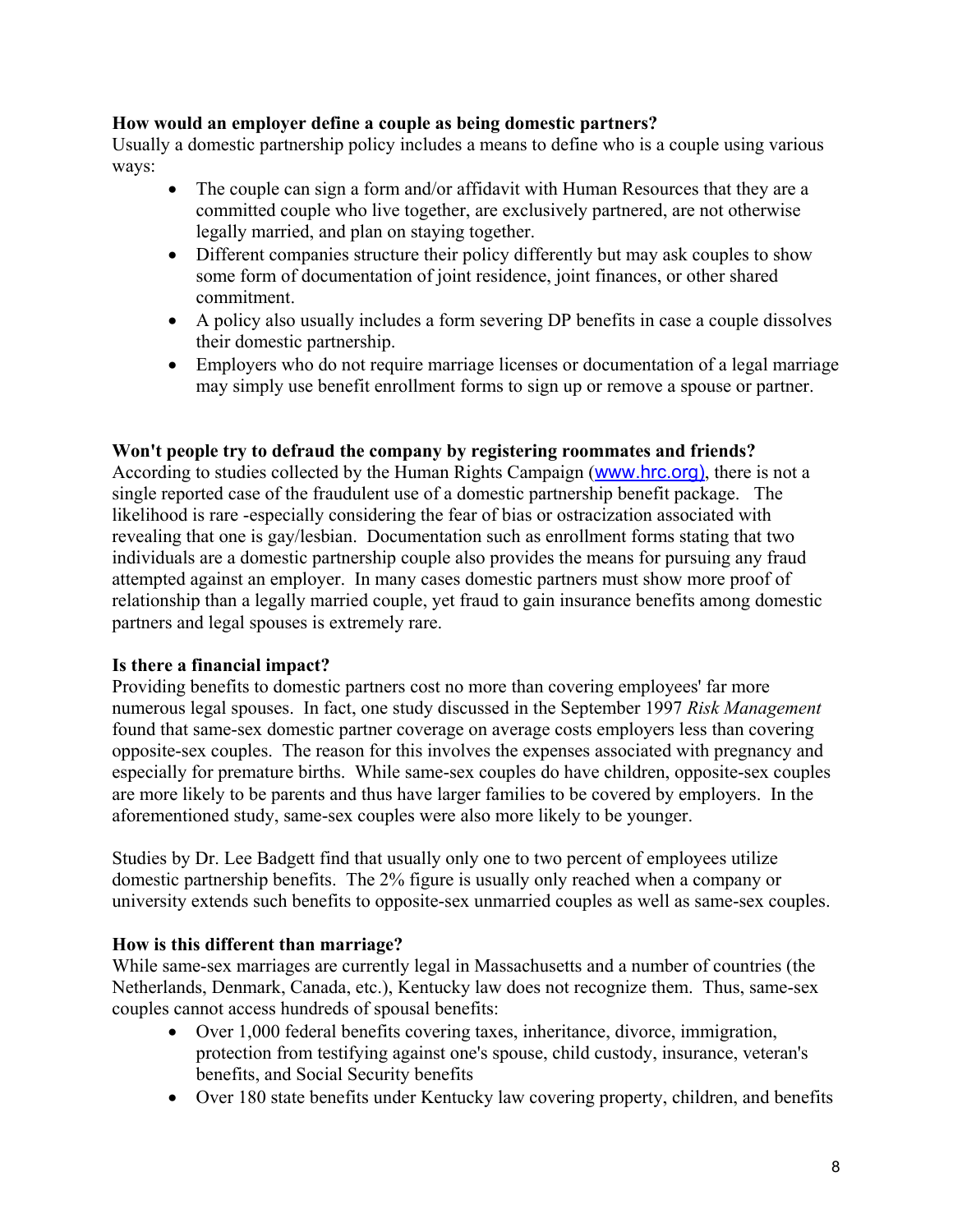• Discounts and programs by private companies open only to legal spouses

Domestic partnership benefits are not marriage. They extend to employees less than a handful of the hundreds of benefits going to legally married couples. Many of the legal benefits of civil marriage can only be granted by state or federal government. Such benefits as health insurance, however, are often available to an employee's children and sometimes other dependent parents. Thus, providing health care to an employee's dependents is not defined by marriage to that dependent. Domestic partnership benefits recognize the diversity of America's families and the care and responsibilities an employee's household demands.

With the passage of state constitutional bans on recognizing same-sex marriages and, more vaguely, similar relationships, the legality of DP and other programs in these states have been questioned:

Like Kentucky, Louisiana passed a constitutional ban on recognition of same-sex marriages and similar relationships in 2004. The City of New Orleans, however, continues to offer domestic partnership benefits. New Orleans' legal department has taken the stand that offering benefits to various employee dependents does not constitute offering benefits based solely on a marriage or marriage-like relationship. Thus, New Orleans holds that the ban has no effect on their DP program.

On the other hand, a March 2005 decision by the Michigan Attorney General is more complex. In November 2004 Michigan voters also approved a ban on same-sex marriages and similar relationships. As in other states during the election, supporters of the ban argued that if approved, the ban would not have an impact on DP programs. The Attorney General's opinion, however, finds that the ban bars state entities from offering DP programs to both same-sex and opposite-sex couples. While his opinion does not affect current contracts, new labor contracts and enrollments for state and municipal workers will strip employees' families of existing DP benefits. Of note, however, in the opinion is the Attorney General's belief that DP benefits could legally be offered based on membership in an employee's household. Such benefits, however, can not be offered based on an intimate and loving relationship akin to marriage. The opinion does not fully address about whether state universities will also have to strip DP benefits from their employees. The ACLU is suing over the opinion, however, on behalf of state employees, the University of Michigan, and the City of Kalamazoo.

Ohio recently approved a ban that has created numerous legal complications. Several heterosexual Ohio men have challenged whether state domestic violence statutes apply to them. Their attorneys argue that because the men were not legally married to the women they beat, they cannot be tried for domestic violence. Simple assault carries lesser penalties in Ohio than domestic violence. Similarly, an Ohio lesbian who is the biological parent of a child she and her partner conceived through artificial insemination is seeking to remove her ex-partner's joint custody under the argument that the constitutional ban strips the non-biological mother of any custody rights.

Kentucky's constitutional ban also defines legal marriage as only between one man and one woman. It goes on further, however, to also ban *a legal status identical to or substantially*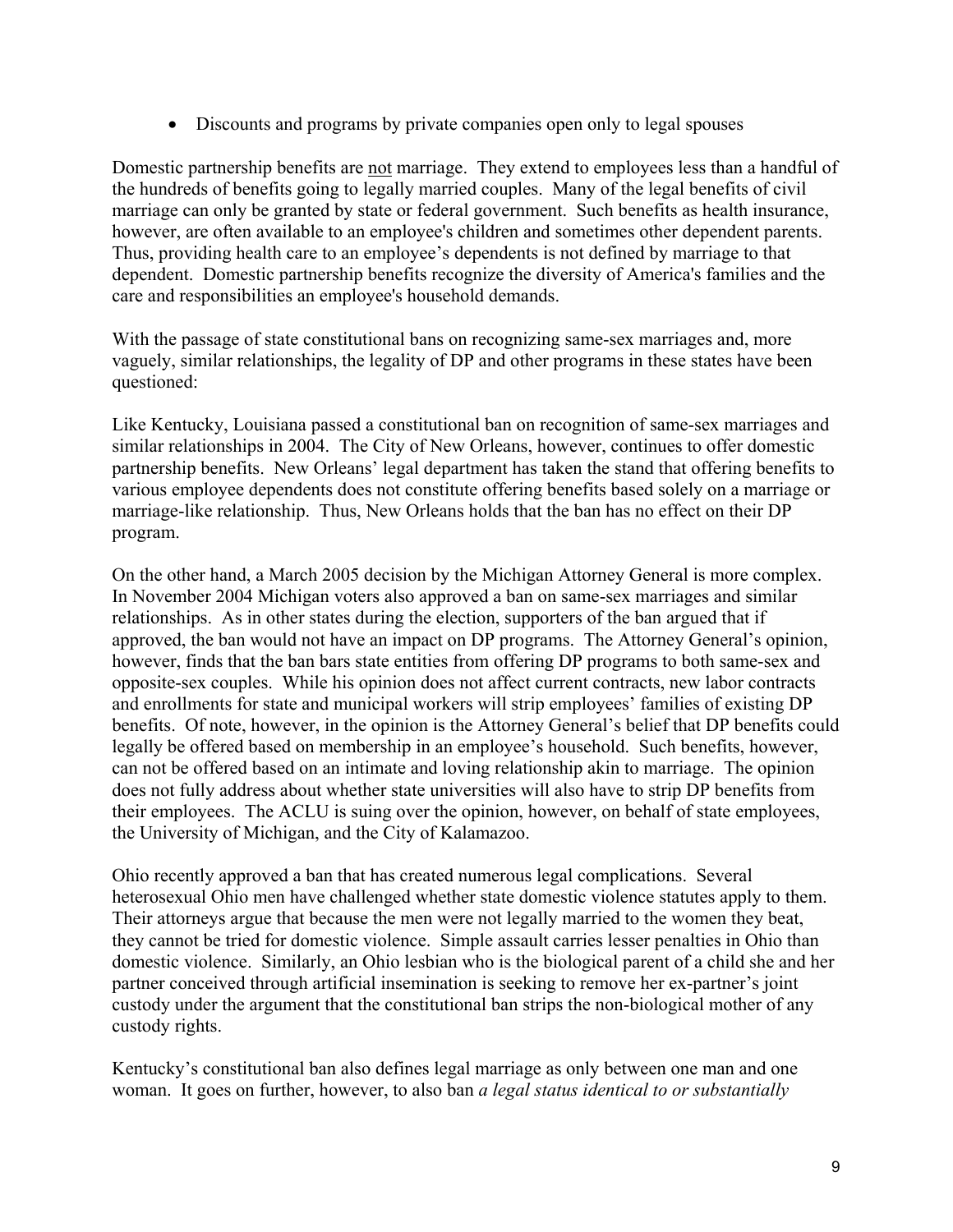*similar to that for marriage*. The amendment is currently being contested in Kentucky court over the issue of whether the amendment illegally combined two issues (marriage and civil unions) under one vote. In the case of DP benefits, like with the City of New Orleans, offering some or all of the benefits that currently go to people in a range of relationships to an employee likely does not create a legal status identical or substantially similar to the hundreds of benefits and legal responsibilities defining civil marriage.

### **Do opposite-sex couples ever use domestic partnerships?**

While most people associate domestic partnerships with same-sex couples, opposite-sex couples do participate in these programs.

- The majority of couples who took advantage of DP benefits in the District of Columbia's public program were elderly heterosexual couples. In most of these couples' cases, these individuals were widows and widowers who wanted access to hospital visitation, daily care, and health decisions for their partners without the complicated property entanglements of full legal marriage. In other words, these couples wanted to care for each other without tying up the inheritances they wanted to leave to their children by a former relationship.
- France recently introduced domestic partnerships on a national scale. To the surprise of many French people, opposite-sex, heterosexual couples make up the most common users of this system. As with the elderly in DC, these couples want the daily care and access rights to their partner without the much more vast legal property rights and responsibilities inherent in full legal marriage.

Some companies and universities, however, limit domestic partnership benefits to same-sex couples because opposite-sex couples already have access to such rights through legal marriage. Courts in some states have found offering DP benefits only to unmarried same-sex couples and not unmarried opposite sex couples amounts to sexual orientation discrimination.

### **How does a company offer DP benefits?**

Companies usually approach equalizing compensation packages in one of two ways:

- A. Offer DP benefits to same-sex and opposite-sex couples that match the benefits offered to employees and their legal spouses.
- B. Develop a broad "cafeteria-style" plan where all employees pick what benefits they want using a set amount of credits. Thus, a single person who does not need to take advantage of partner/spouse insurance can apply her/his additional credits towards a larger employer pension contribution. Employees can choose to add a parent, a child over age 18, a spouse, a domestic partner, a roommate, or another relative to a health plan. The benefit of such a system is that the employer provides an equal amount of compensation in the form of credits to all employees. Each employee then has the flexibility to define how to use these in accordance with the diversity of American families today.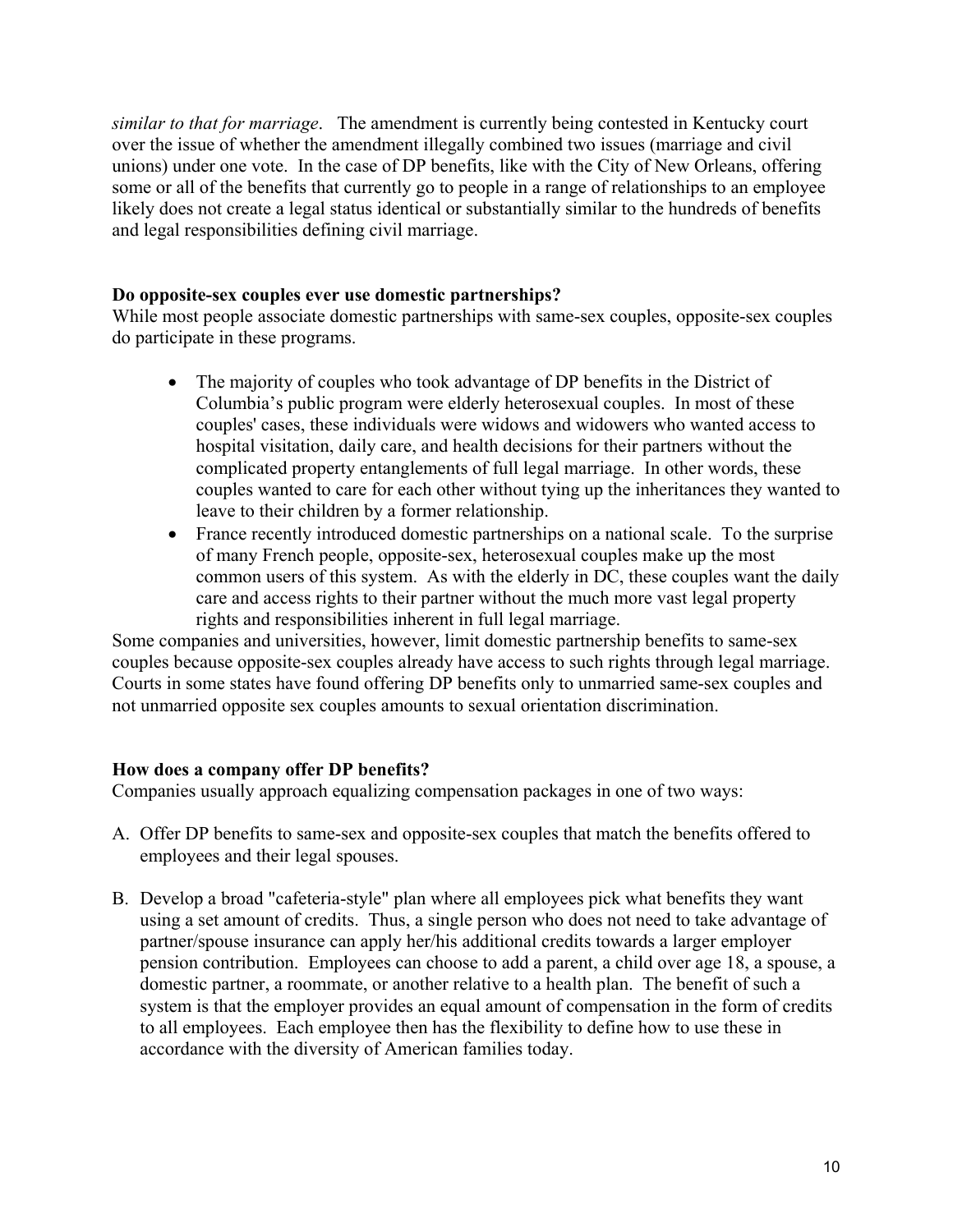Once a company defines which option to pursue, then it becomes a matter of developing a procedure for registering employees and their beneficiaries. Companies can immediately offer benefits such as use of a company gym, bereavement leave, trailing spouse program, etc. Many insurance companies now offer DP coverage and will work with an employer to establish coverage. Some insurers will require a wait until the next year's insurance contract and enrollment period begins to initially offer coverage. Some insurers do not currently offer DP coverage but may be willing to add such coverage for larger customers. With ever greater demand for such benefits, most insurers will likely offer DP in the next five years if they do not currently. Because the University of Kentucky is self-insured for its HMO and UK Dental programs, it could internally provide such insurance to domestic partners.

These Kentucky insurers are known to offer domestic partnership coverage. Other insurers may also offer such coverage.

- Ameritas (dental and vision coverage)
- CIGNA (medical)
- Great West Life (medical)
- New York Life and Health (medical)

Other sources for more detailed information: http://www.hrc.org/worknet/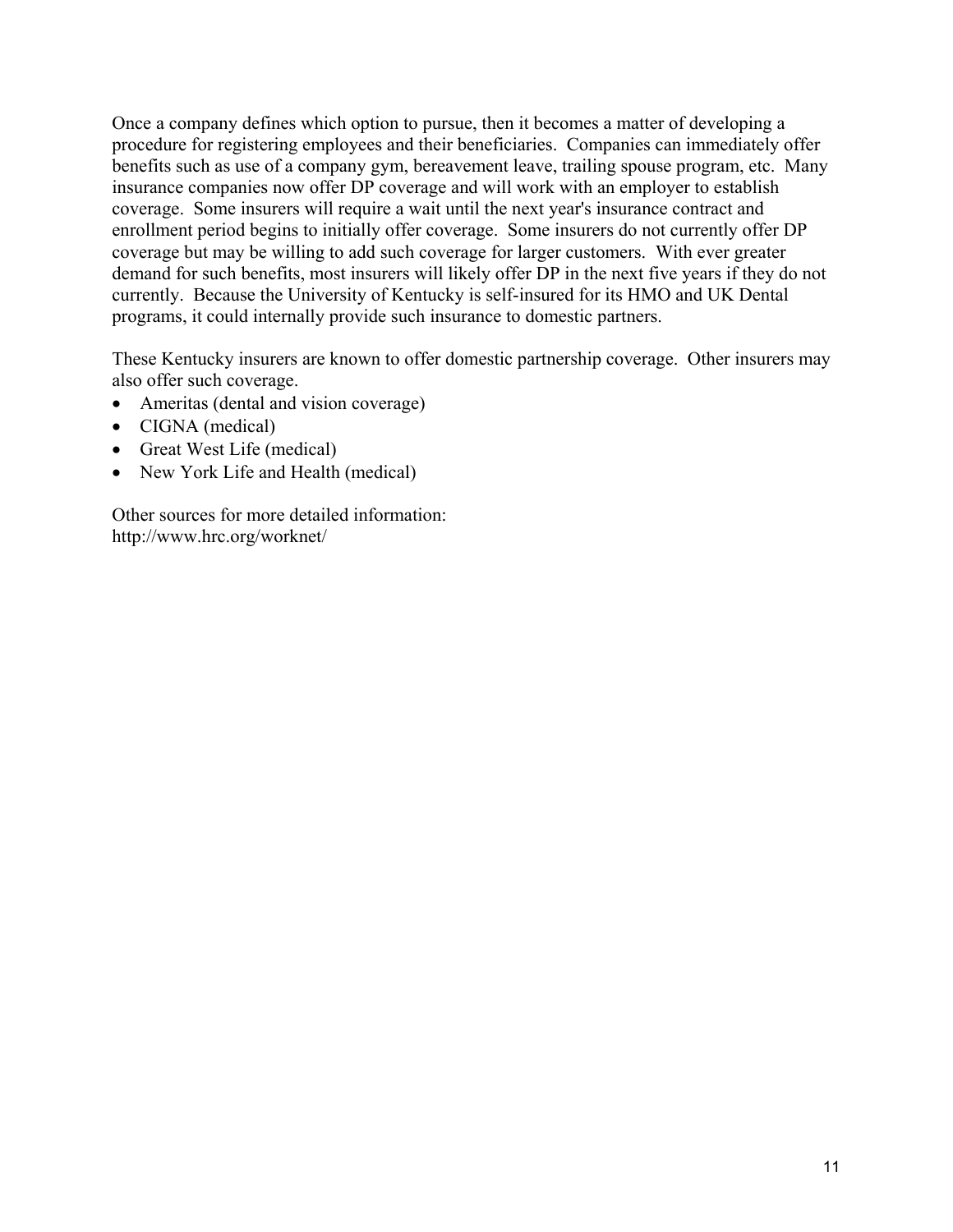# **Comparative Cost Impact on UK Families**

The benefits currently limited to certain UK families are a great financial asset for these families. For those employees whose families are not recognized by UK, however, there is instead a financial burden. Moreover, employees whose families receive benefits are compensated more than their peers.

In the scenario below, you have two couples who are using a handful of the 40+ benefits that UK offers. This simplified version is used to show basic costs. If the scenario factored in multiple insurance programs for dental, vision, etc., then the differences would likely be greater. One is eligible for greater compensation for his relationship while the other employee is not. The disadvantaged employee, moreover, must pay considerably more for similar services. The result:

# **\$4,274 annual loss in compensation and/or additional costs for the Family B employee**

The impact of having no domestic partnership benefits is exemplified in the table on the following page: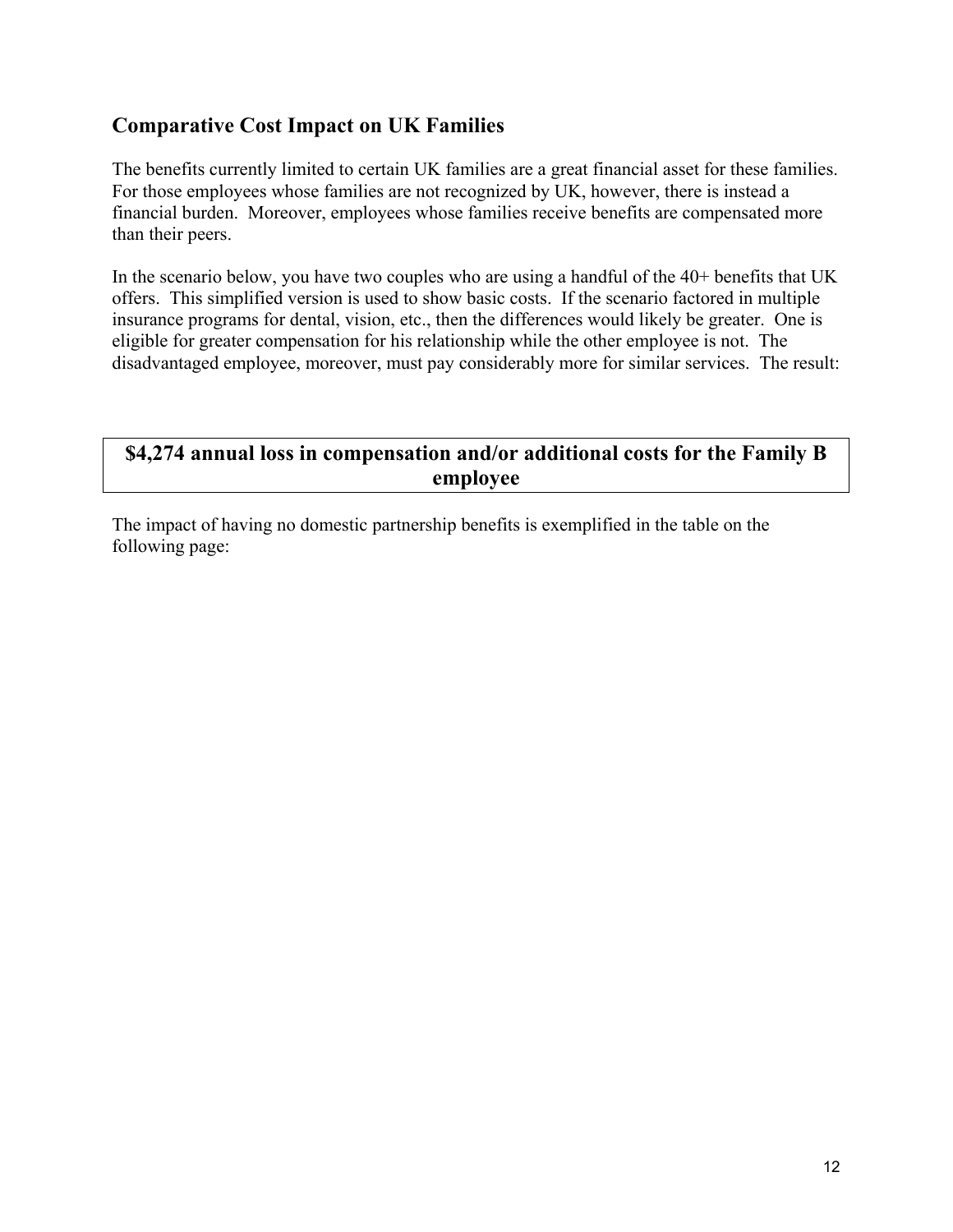|                                     | Family A                        | Family B                     |                   |
|-------------------------------------|---------------------------------|------------------------------|-------------------|
| Employee                            | 46 Year Old Male Faculty        | 46 Year Old Female Faculty   |                   |
| Partner                             | 46 Year Old Female Legal Spouse | 46 Year Old Female Partner   |                   |
| Length of Relationship              | 6 months                        | 20 years                     |                   |
| Type of Health Plan                 | UK HMO -LSA                     | UK HMO -LSA                  |                   |
| Type of Documentation Required      | None, if added during open      |                              |                   |
| to Add Partner to Health Plan       | enrollment                      | Currently ineligible         |                   |
|                                     |                                 |                              |                   |
| <b>Base Salary</b>                  | \$50,000                        | \$50,000                     |                   |
| Benefits (including UK contribution |                                 |                              |                   |
| to employee's health insurance)     | \$11,000                        | \$11,000                     |                   |
| <b>Sub Total</b>                    | \$61,000                        | \$61,000                     |                   |
|                                     |                                 |                              |                   |
| Additional Compensation             |                                 |                              |                   |
| Employee Participation in           |                                 |                              |                   |
| <b>HealthTrac</b>                   | \$120                           | \$120                        |                   |
| Spouse Participation in HealthTrac  |                                 | \$120 Currently ineligible   |                   |
| UK Contribution to Spousal Health   |                                 |                              |                   |
| Care Plan                           |                                 | \$1,764 Currently ineligible | <b>Difference</b> |
|                                     | \$2,004                         | \$120                        | \$1,884           |
| For Relationship                    | \$1,884                         | \$0                          |                   |

| <b>Additional Expenses</b>              |        |         |                                     |
|-----------------------------------------|--------|---------|-------------------------------------|
| Use of UK Wellness Program              |        |         |                                     |
| Gyms (couple)                           |        |         | \$80 Currently ineligible as couple |
| Gold's Gym (memberships for 2)          | Use UK |         | \$590                               |
| Employee Contributions to UK            |        |         |                                     |
| Spouse Health Plan                      |        |         | \$2,520 Currently ineligible        |
| Anthem Blue Cross/Blue Shield           |        |         |                                     |
| <b>Health Insurance for 46 Year Old</b> |        |         |                                     |
| <b>Healthy Female</b>                   | Use UK |         | \$3,900                             |
| Additional Annual Deductible            |        | \$0     | \$500                               |
|                                         |        | \$2,600 | \$4,990                             |

|--|

| <b>Base Compensation</b>       | \$61,000 | \$61,000          |         |
|--------------------------------|----------|-------------------|---------|
| <b>Additional Compensation</b> | \$2,004  | $\overline{$}120$ |         |
| <b>Additional Expenses</b>     | \$2,600  | \$4,990           |         |
| TOTAL:                         | \$60,404 | \$56,130          | \$4,274 |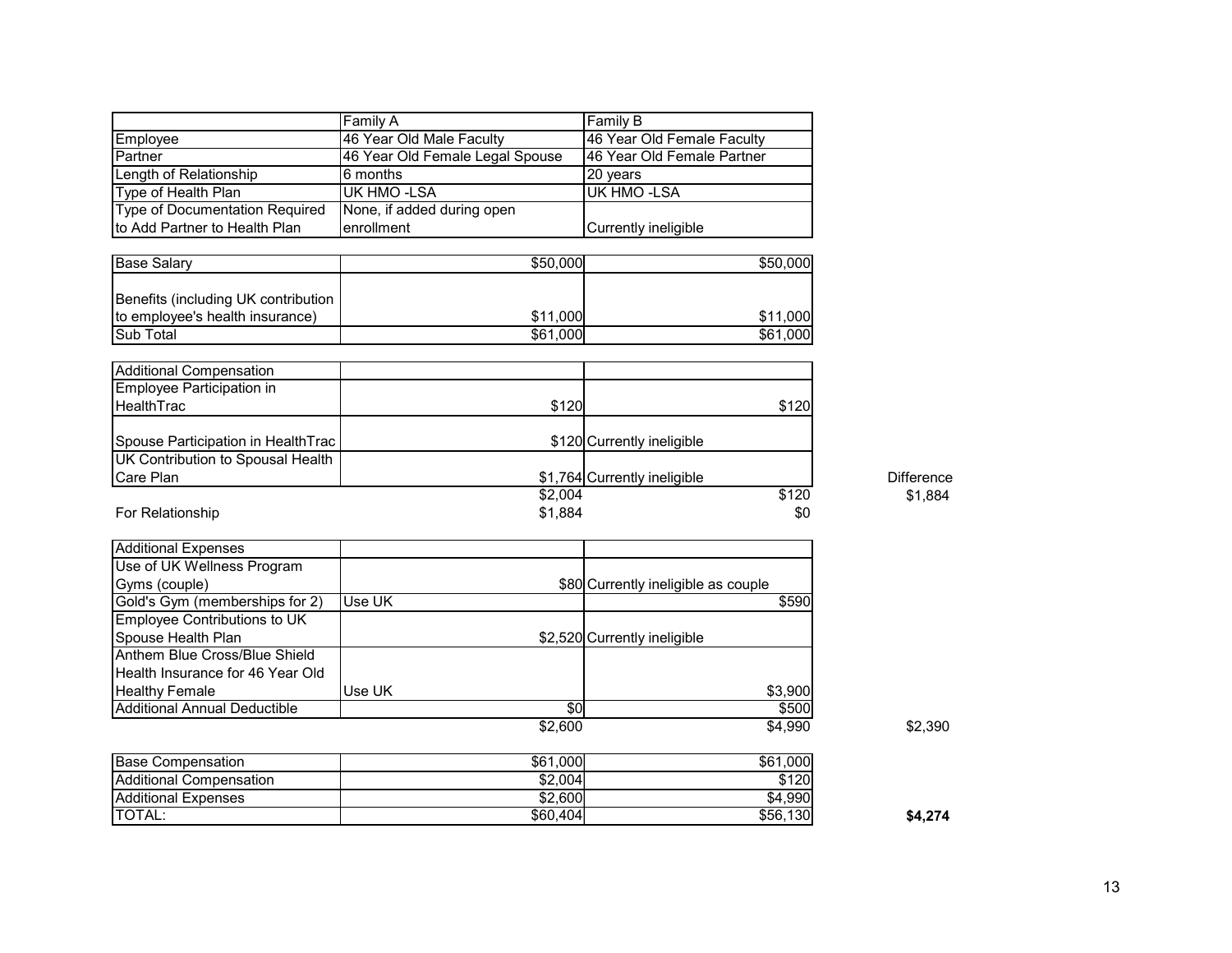# **Timeline of Domestic Partnership Issues at UK**

**1996**: UK's non-discrimination policy amended to protect against sexual orientation bias…and that such protections do not grant benefits

**2001-2003**: UK Committees Recommending Adoption of Domestic Partnership Benefits:

- Health Benefit Task Force, 2001
- Faculty Senate Council Ad Hoc Committee on the Status of Women, 2001
- President's Work-Life Task Force, 2003
- Faculty Senate Ad Hoc Committee on Faculty Salaries, 2003

**2003**: UK Staff Senate's Employee Benefits Committee unanimously votes down a resolution opposing domestic partnership benefits at UK

**2003**: UK expands definition of "family" to "household" for the purposes of funeral leave and temporary disability leave

**2004**: University Senate votes to allow a student to have a legitimate excuse for a sickness or death of anyone in her/his household …a change from the former narrow definition of immediate family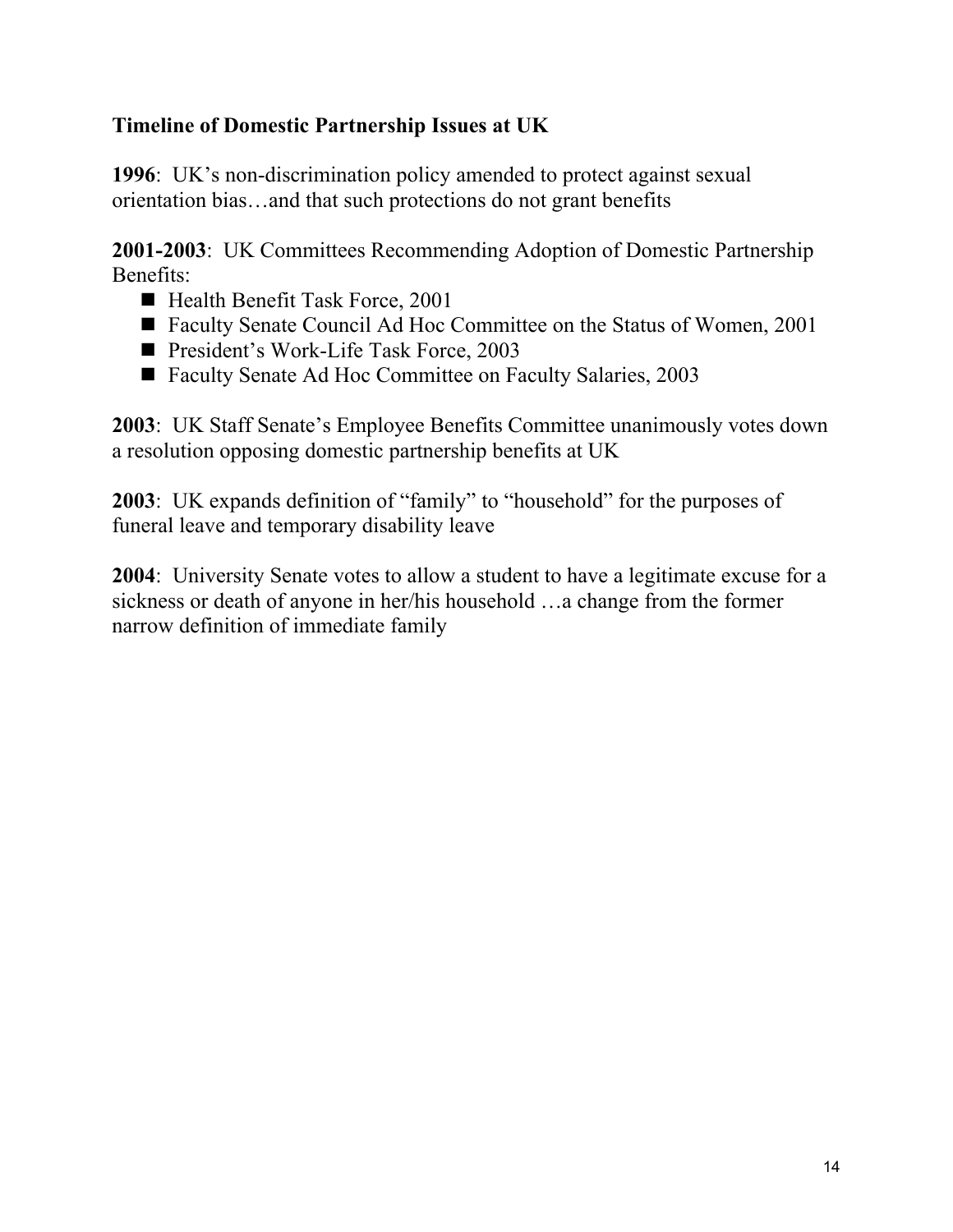# **UK Employees' Personal Stories of the Impact of the Lack of Domestic Partner Benefits**

### **Dr. Kathy Blee, former UK faculty, now at the University of Pittsburgh:**

*The lack of benefits was a tremendous financial problem for me during my 15 years at UK, and one of the reasons we left. The cost of private insurance is tremendous.* 

*At the time we left, Pitt didn't have health benefits either (although it did have other DP benefits), but the state of Pennsylvania did allow second-parent adoption (which KY didn't). So the kids could be put on my insurance at Pitt. Now, Pitt has all benefits. I think it is clear at this point that universities are not competitive for faculty & staff without these benefits. They are important not only to LGBT faculty/staff, but also signal an institutional climate of respect and inclusiveness that is attractive to non-gay faculty and staff, as Richard Florida's work on cities shows.* 

### **Dr. Joan Callahan, Professor, Philosophy and Women's Studies:**

Dr. Callahan and her partner Jennifer Crossen have been together for almost 20 years. They have raised their son David Crossen, a current UK student, together. Joan has long been an advocate for domestic partner benefits at the University. Jennifer operates her own horse farm. As such, she is considered in a high risk occupation. Joan's family is forced by the lack of domestic partnership benefits to purchase health insurance on the private market that is more expensive and inferior in services compared to the Employee+Family plan through UK. The University not only does not contribute to Joan's family's health care costs, but also bars Joan from purchasing into the UK HMO for her family even without any University contribution.

### **Anonymous, Main Campus**

Last March (2004) my partner's father passed away suddenly from a heart attack. I went *with her to Colorado to be with her and her family for the funeral and etc. My supervisor gave me all four days as funeral leave because she interpreted the funeral leave policy to include domestic partners. When I got back to work, our budget officer (who is over our entire unit) questioned me about the leave and wanted to know specifically who had died in my immediate family. I did not really want to come out to this budget officer who nit picks at every policy and procedure anyway. So I contacted Russ Williams who suggested that I contact Mr. Terry Allen, Assoc. Vice President for Employment Equity. I wrote Mr. Allen a letter explaining my situation in detail. Mr. Allen looked over the funeral leave policy and consulted with the UK Attorney's Office and I ended up being granted a half day of funeral leave which would be granted for any mere acquaintance...wouldn't even have to be a close friend. If I had been married to my partner or had equal benefits as a married person, I would have gotten all four days as funeral leave. Instead, I had to use 35% of my annual vacation leave. I also consulted an attorney before writing the letter to Mr. Allen. The time and attention that I took in this matter to stand up for my rights was very draining and difficult during what was already a very emotionally difficult time for me and my partner. I felt sad and less than...after all was said and done.*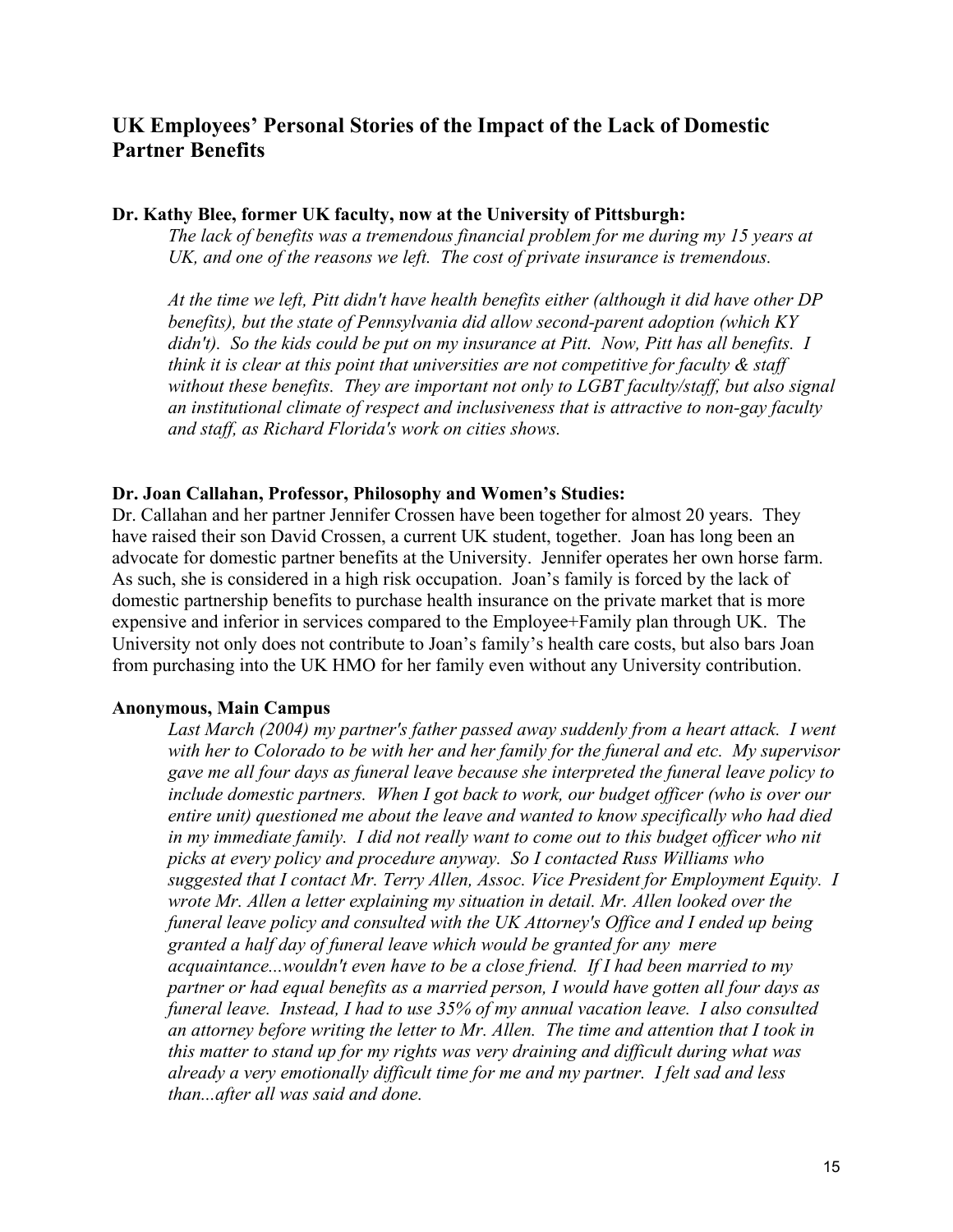**Dr. Torsten Elwert, Post-Doc, Physics and Astronomy:** Dr. Torsten Elwert is a highly talented astrophysicist currently working as a post-doc in the Department of Physics and Astronomy as part of a highly competitive NASA grant to the University. He and his partner of nine years, Arno, are legally married in Arno's native country of The Netherlands. While in excellent health, Arno is also sixty years old and requires basic preventative and maintenance health care as he has received throughout his life in his native country.

Unfortunately, Kentucky law does not recognize their marriage, and the University does not offer health insurance benefits to domestic partners. As a result, Arno has no health coverage and faces considerable hurdles in getting private health insurance because of his age and visa status. As a result, Torsten is considering giving up the post-doc to return to Europe where his family will have basic health care.

### **Kevin Holmes, UK Alumni**

*When I applied for admission to UK, I had already established residency in Kentucky prior to applying. In fact, my residency had been established well over one year prior to applying. However, Admissions deemed me to be a non-resident. Despite the fact that I was over 21, independent of my parents, living on my own means, employed, a veteran, and had evidence of residency in Kentucky, in the eyes of UK Admissions, I was not a Kentuckian. In my opinion, this was because I was not a graduate of a Kentucky highschool, and because my parents lived in another state (even though I could have qualified under the Academic Common Market). Both of these items were asked on the application, and Admissions could not view me based on other qualifiers to separate me from the average incoming freshman (even though I was applying as a transfer admission).* 

*I appealed the decision to treat me as a non-resident, because I was in my mind, without a doubt, a resident of Kentucky, with an established record of residency. I wasn't paying school taxes for nothing! A hearing was scheduled a few weeks later. I dressed appropriately for the occasion: shirt and tie, slacks, dress shoes.* 

*When I went in for my hearing, I found that instead of just one or two people to hear my plea, I was going to have to defend myself to a room of several people. I don't remember how many were there, but in my memory, it felt like a board room of 20. It was probably closer to 10. At my young age, this was quite overbearing. I had to defend my residency to a group of people who were not my peers. It felt like getting permission to steal the car from your parents AFTER you'd already wrecked it. They were going to decide the legitimacy of where I lived and have a direct impact on my budget. This would directly play a role on whether or not I could afford to go to school.* 

*I had prepared for the battle by memorizing the requirements for residency. I recited how I met these requirements. The one that I remember most vividly was the one about marriage to a resident of Kentucky, because I used it. Actually, I bent it. I had to stretch the mold to fit my situation. My Kentucky residence had been established due to my*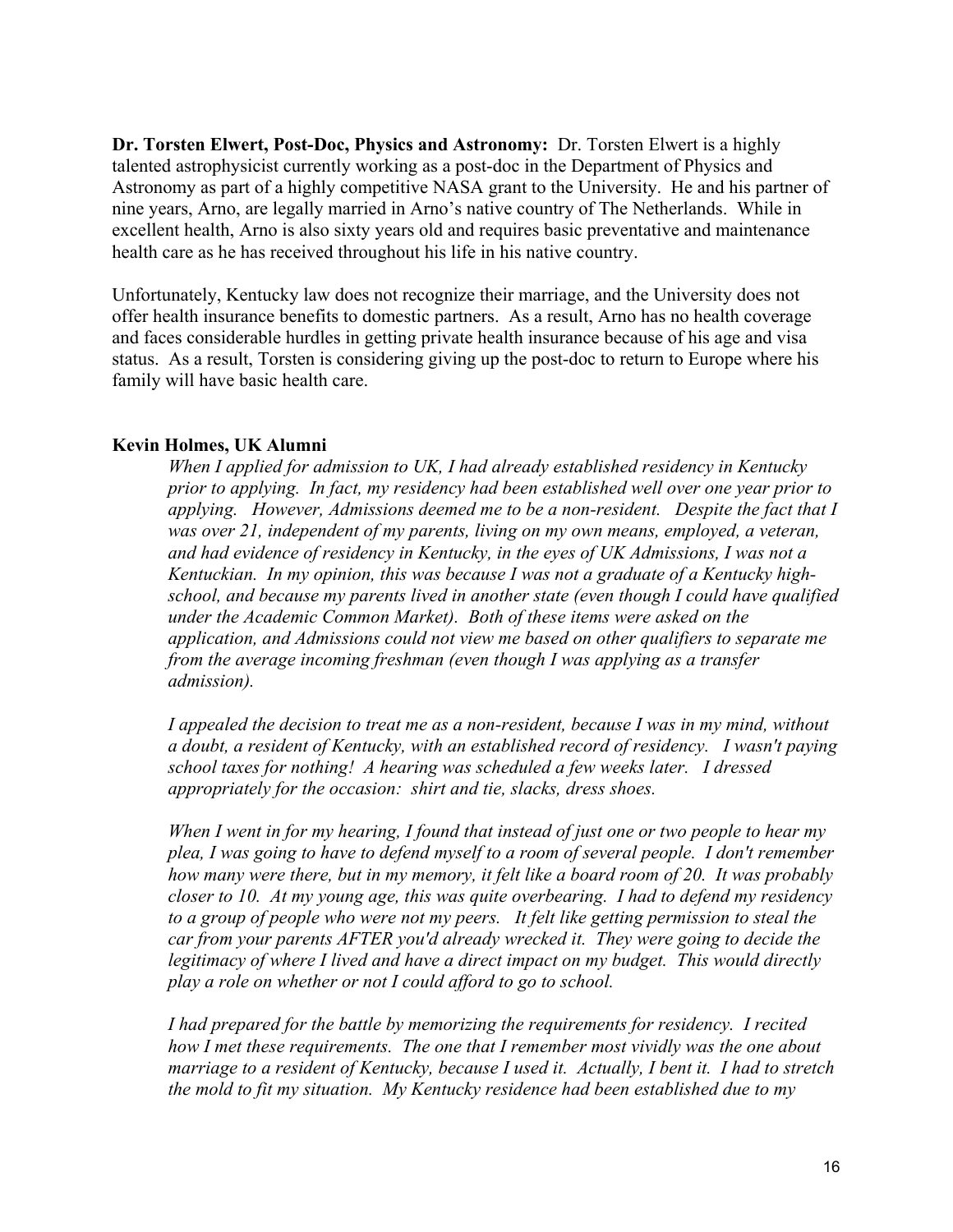*relationship with a Kentucky resident. I recounted this tale to the panel. I told them of how I had come to establish a domestic partnership with this individual. This seemed to pique the interest of the panel more than any of the other arguments I had used. They began to ask questions, specifically speaking to legal arrangements, combination of financial assets, familial commitments, and so on. I told the panel of our life together, and of our plans for the future, of the business that we wanted to open, and of our joint checking account. Gauging from the reaction, it seemed to be the joint checking account that sold them on the legitimacy of my residency.* 

*While I still do not agree that I should have had to defend my residency, or had to use my relationship as a basis of my residency, I was glad that UK was open-minded enough to allow residency to be established through a same-sex relationship even though it was not specifically written into the books.* 

**Gina and Mary Anne, current employees, Administration and MedCenter:** Having been together for over a decade, Gina and Mary Anne decided to have a child via artificial insemination. Gina would be the biological mother. While Gina eventually was unable to become pregnant, she encountered two issues. The first is that if she had been able to give birth, she discovered that she and Mary Anne were ineligible for the extra University contribution to childbirth insurance costs that go to two employees who are legally married. The second was that while the UK MedCenter would perform artificial insemination on single women, UK used Central Baptist Hospital for the actual procedure. Central Baptist, in turn, has a policy banning insemination of women who are single or in unmarried partnerships. As a result, Gina's physician had to quietly ignore this rule and find an alternative to inseminate Gina.

**Camille B. and Matt M., former UK students and employees, now at the University of Maine:** Camille and Matt are an unmarried opposite-sex couple. The two have considered having their first child once Matt finished his doctoral program. They were concerned, however, that having a child would force them to legally marry so that they could have health insurance if Camille chose to stay home with the child. Legal marriage, however, is an institution whose legal property components around shared debt and social history often placing women in an inferior role troubled the two. Fortunately in their case, Matt took a position with the University of Maine where domestic partnership benefits that include health insurance are offered.

### **Dr. Laura Kaplan, former UK employee and student, now at the University of Northern Iowa:**

*I was employed by UK full-time from 1996-1999 and as a part-time instructor between 1999 and 2003. When I completed my doctorate my partner and I considered several options, including staying in Kentucky with our friends/family. I lived in Lexington 23 years so it was difficult to consider leaving. With a PhD in social work I actually had many more options than graduates in most other disciplines since there are more programs than PhDs. We left Kentucky but in our deliberations we decided that*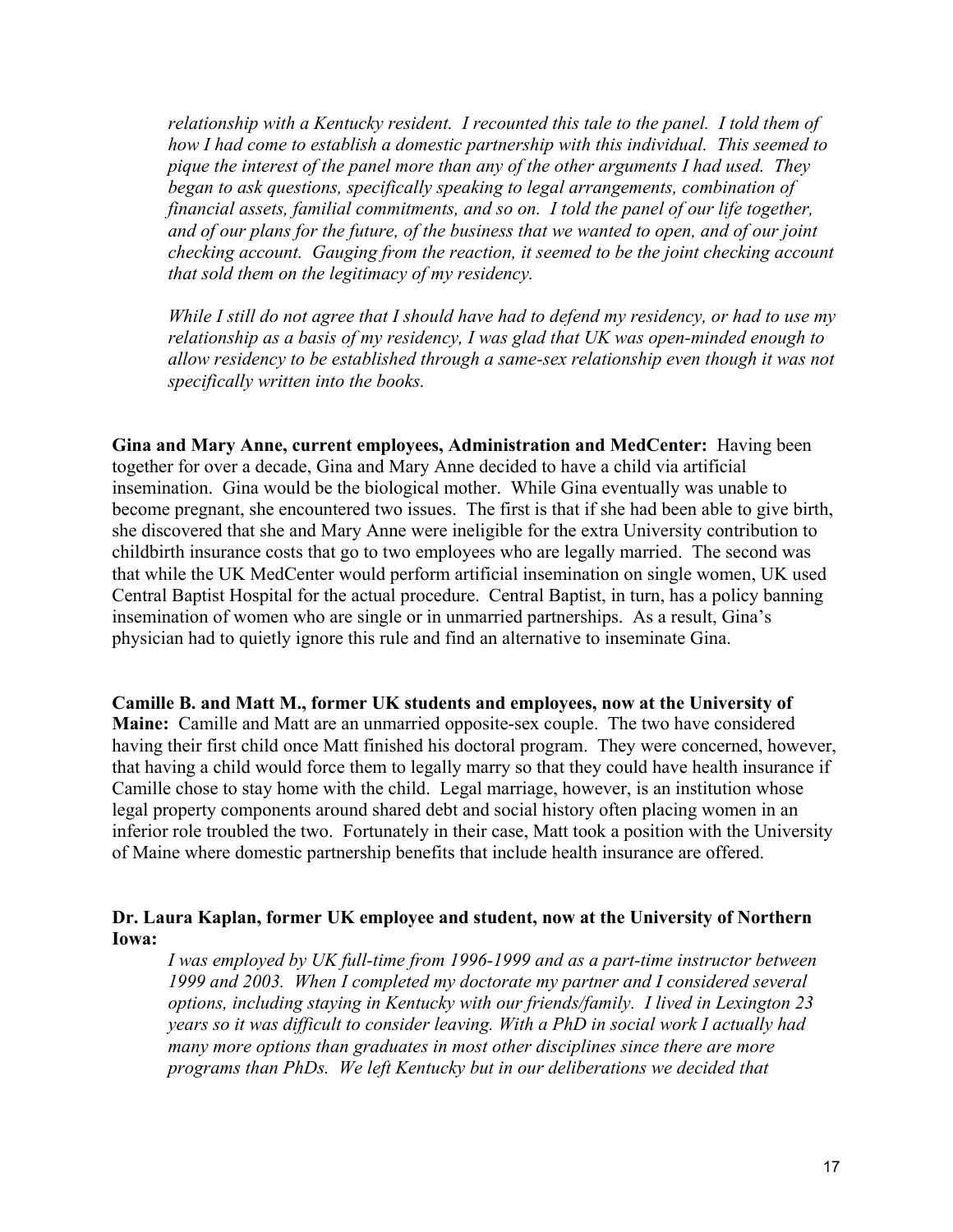*partnership benefits would be integral to our choice of universities. I accepted an offer at a regional university in the Midwest that offered partnership benefits.* 

*What this means at this location is that I can purchase, similar to a family plan, health insurance for my partner. I am always amazed when people argue this is a benefit that should not be offered. There seems to be an underlying belief that this is free, a gift to same sex couples. How silly. I am fortunate to have a job that allows me to eat into my budget for the approximately \$300 a month it costs to get my partner health insurance. Quite a gift in a way, for the privileged few of us who can actually afford to pay this additional fee.* 

*I just remembered a very important piece on DP benefits no one usually discusses. Going to the bogus argument of it being a 'gift' that costs the company more--when I get my DP, and I pay for my partner's health insurance at almost \$300 a month, the very big difference between this and what a legally married person paying on 'family' insurance is that I GET TO PAY TAXES ON THAT \$300. It's a gift alright. Everyone else gets a DEDUCTION for paying family insurance; I get a double whammy-pay the fee and pay the taxes as if it's income to me.* 

*Another benefit I get is the ability to get my partner a reduced rate at the wellness center here. We don't use this one since my partner is a full time student. But a friend, another faculty did sign her partner up for it with great difficulty. The center official did not want to grant this reduced fee to a same sex couple. After negotiations and paperwork it was approved. I attempted to open a joint checking account with the university credit union. I had a couple of months of phone calls and conversations with people who did not seem to understand what I wanted and if they could do it. I was told joint accounts can be opened by family members. I said my partner is my family member. Since we are not married, nor related by blood, I could not do it. These negotiations included my informing them (and providing documentation) with the university policy on partner benefits and the evidence required to prove partnership. Oh, did you think I could just identify my partner? Can married people just say they are married? I believe this may be the case. But we had to pass a test-a criteria for determining partnership in such things as length of time living together, shared ownership of house or vehicle, evidence of shared bill paying all for a minimum of 2 years. I never got the checking account; the credit union decided it would have to be voted upon at the board meeting.* 

*We are pretty lucky. We both have health insurance now. The doctors and nurses seem okay; we have accompanied each other into exam rooms and have received care and benefits. I gave up on the credit union. There are no family tuition benefits here so I do not have that battle. Some things are clear--even when an administration decides to do the right thing it can go wrong if it does not attempt to change the culture of the institution. We have benefits but this is not a particularly comfortable place to be for sexual minorities, the staff does not appear to understand the benefits or so willing to extend them. During our orientation we were provided with 'multicultural' training in which the facilitators had trouble saying the word lesbian even though we said it first. So, benefits should be equally distributed among all kinds of families, yes. But the school*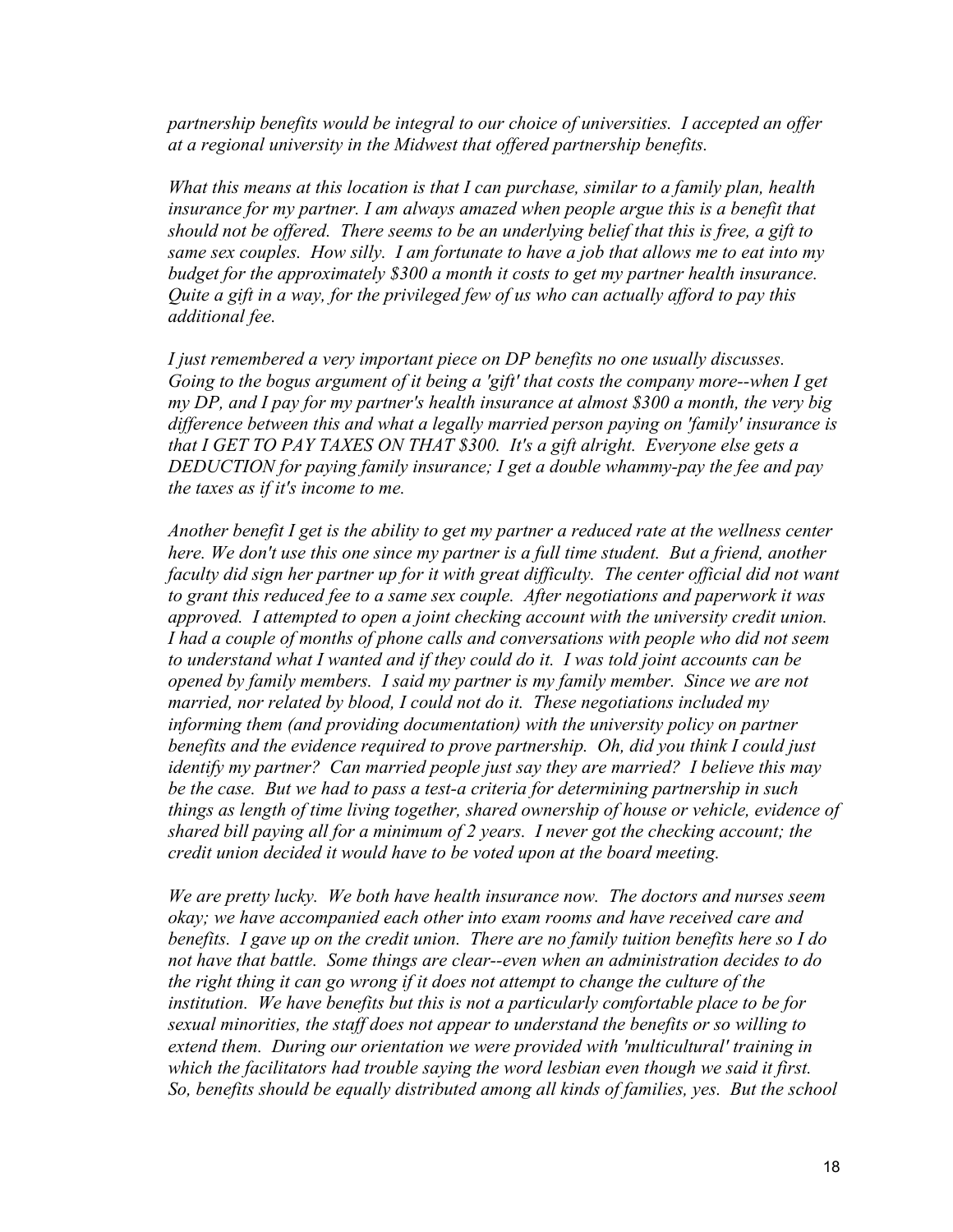*must change the climate as well. We left Kentucky, in part, because there were no partner benefits at potential employing universities. We also knew in Kentucky the cultural climate was not accepting because the universities were not even trying to have the conversation.* 

**Steve Savage, former UK faculty:** In the mid-1990s Steve Savage, a library faculty of over sixteen years, left the University largely because of conflicting policies tied to domestic partnership benefits. At an American Library Association (ALA) conference, Steve met the love of his life, another librarian from Michigan. Their romance developed into a long term partnership. Steve sought to have the University help hire his partner through its trailing partner policy, but was told that because his partner was another man, they did not meet the criteria for the policy. Some months later a position opened within the library system that would have had Steve as one of the position's supervisors. When Steve's partner sought to apply for it, Steve was told that because his partner could not apply because of the University's policy against having one member of a couple supervising another. In this case, Steve felt the policy of defining his family as a couple in one case and not as a couple in another was deeply discriminatory. Steve began looking for a job closer to his partner and left the University.

#### **Dr. David Wagner, Associate Professor and Director of Graduate Studies, Forestry:**

*Because UK does not allow domestic partner benefits, my partner (who is retired) must purchase a "Medicare supplement" policy, the premium for which is ~\$300 per month. On top of that, his medications, even with the benefits from the supplemental insurance that he can purchase (which is lousy) costs ~\$400 per month out-of-pocket. That makes \$700 we pay per month for his health care costs, even when he is healthy! This is difficult to say the least . . . and it's disheartening that UK chooses not to help us while at the same time allowing other couples who don't happen to be gay to purchase health insurance coverage to protect their families.* 

**Carol W., former MedCenter employee:** In the mid-1990s, Carol's partner chose to have some elective surgery at the UK Medical Center. Before the surgery the two carefully explained that they were a couple and had been so for over 20 years. Carol's partner wanted Carol to be in the recovery room waiting for her when she woke up. All seemed to be planned and well until the day of the surgery. When Carol went to go back to the recovery area, she was told that only family could go back to sit with patients. In the UK system, Carol was listed only as friend. Fortunately, Carol was a MedCenter employee and used her employee badge to get to her partner.

**James Younce, Staff, Parking Office:** (James and his same-sex partner have been together for almost a decade. While they have had a religious marriage ceremony within their faith community, it is not legally recognized in Kentucky. Thus, in the religious sense, the two are married and husbands.) Below is James' response to stories about how DP benefits affect his family: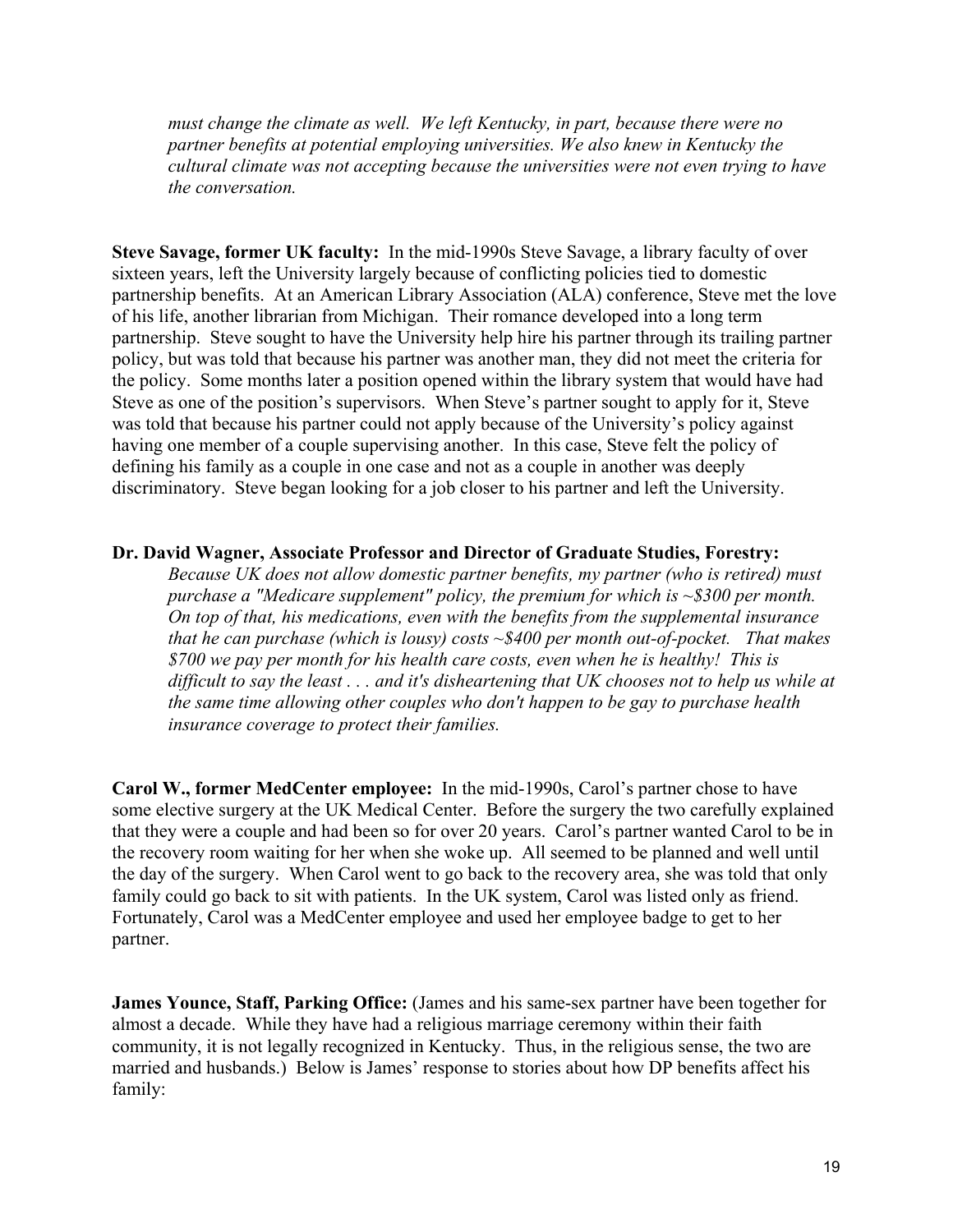*When I first started UK, I believe I had already asked on Lambdanet about DP benefits, and of course, found out there were none. I also asked co-workers about DP benefits after I was there a few weeks, and they seemed to be more optimistic. They were under the impression many of the programs you could sign up for even if you weren't married, but having checked some of them out with a representative, I educated my co-workers that they were in fact wrong.* 

*My husband & I were very interested in the wellness programs, and use of Alumni Gym/Seaton Center. We were current members of Gold's Gym, but UK seemed to have better programs, and obviously a lot cheaper. Once I found out they extended no DP benefits, we realized this included the Wellness Programs. Disappointed, we continued our membership at Gold's Gym instead. Although Gold's Gym doesn't specifically have us listed as married, they actually allowed to us to join 2 years ago as a couple when they were running their Valentine's day 'couples' special. I think it is sad that Gold's Gym would be willing to recognize us, but UK would not.* 

*My husband & I were also interested in tickets for UK football & basketball games. As an employee, I actually now can purchase a ticket before the general public, but after students. I am also a student, but trying to purchase two tickets that would allow me and my husband to sit together during the game still wasn't helped by the new employee ticket program. I did see where you could purchase family tickets before the general public, and I believe at a discounted rate as well. This is a student program. I inquired to the Athletics department, because it said a marriage certificate or birth certificate proving a legal relationship would be required. They wrote back insisting only legally married couples could purchase the family tickets. Again, disappointed, we never went to any ballgame.* 

*I had also talked to the representative regarding all of the voluntary programs they had to offer. The only program that would work for my husband & I was the universal life insurance policy. The representative told me that she knew in the past they were able to work around the marriage issue in order to write a policy for the life insurance. Honestly, once I found out that my husband & I would not be treated like any other couple, I wasn't very interested in anything else MPM had to offer.* 

*Although my husband already has health insurance through his company, we compared plans & obviously the UK HMO was much cheaper. I currently have the UK HMO program, and even after I have heard horror stories about UKMC, I still think the doctors there are more thorough & more willing to spend time with you than any other place I've ever been. We would have considered moving my husband over to the UK HMO plan. Unfortunately, we can't because we're not legally married.* 

*The Elder Care program is another program that causes me concern. It sounds like a great program, but not only does it not include my husband and his elders, but it doesn't include much of my 'family'. Married persons are not the only thing that needs a new definition in this country in this day & age. The legal constraints of 'family' also need to*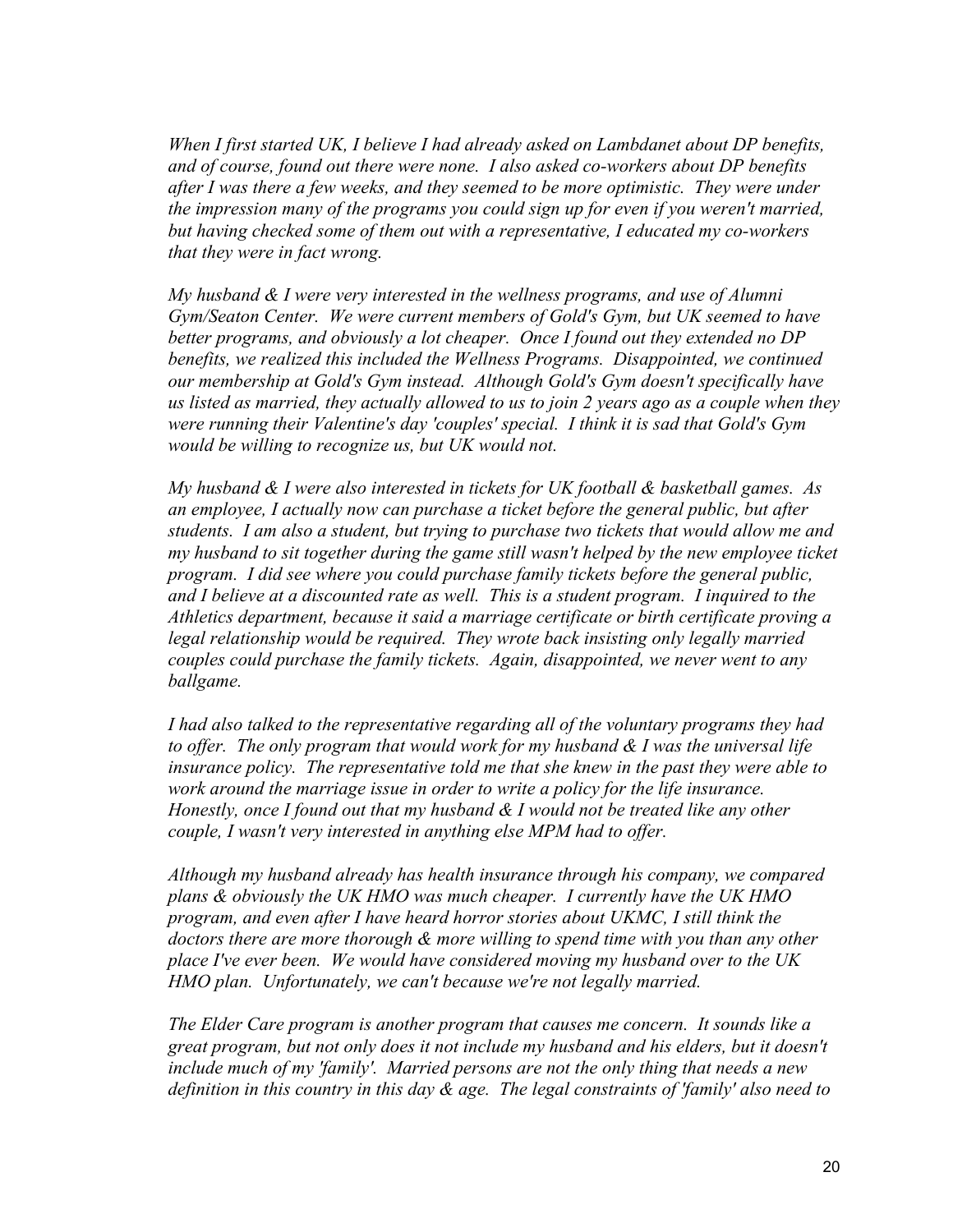*be broadened. I'm not saying everyone should be considered. However, in my case, my mother has already passed away. My father is pretty much non-existent. I barely see any of my blood relatives at all. However, a woman named Laura Napier is the same to me as my mother. She raised me just as much - if not more than - my own mother. I had my own room at her house. I spent more time with her than I did my own mother. I treated them both like my mother. She has been diagnosed with MS. Her mother, who is just like my grandmother, had a stroke over a year ago. Elder Care would be of great benefit to them, but because there is no legal relationship, it does us no good. It would also benefit my husband's family - they are all a little older than my family, and would benefit greatly from this, but again, no legal relationship, so no benefit.* 

*My husband & I also considered membership to Spindletop. I have not honestly researched it further because of being disappointed about all the other benefits. My coworkers again seem to be optimistic that if we were to join & pay the dues, no one would question the fact that we are not legally married. I had thought Spindletop would be a great place to renew our vows in our 10 year anniversary that is coming up in a couple of years. I think we would also enjoy the pool. However, we won't until UK changes its policy.* 

*In regards to certain leave (TDL), I am unsure as to whether my husband is included in this or not. The policy for using TDL to care for someone other than yourself states:* 

*"82.1.15.1 A family member is defined for this eligibility as spouse, child, grandchild, mother, father, grandparent, brother, sister, (includes steps, halves, and in-laws of the same relationship), legal dependent of the employee irrespective of residence, or another who resides in the employee's household and for whom the employee has an obligation to provide care. "*

 *Now I am not sure who decides the last part. He is in my household, and I have an obligation to provide care for him - in my opinion & in his. But I do not know if that would hold up with UK's policies?* 

*After looking at funeral leave, it seems to leave many things open. It looks as though not only would my husband's death be included in the funeral leave, but also my "second mother" Laura would be included, as well as possibly my husband's immediate family. This is after looking at policy 84.1.1. So, in death, to UK, these people are most important in my life to give me time off, but in life, they are not. That is interesting. I'd rather celebrate the relationship while they are living, rather than after they have died.* 

*It is also interesting that Laura (my second mother) is included under the FMLA provision, although we have no legal relationship. She was in a in loco parentis relationship with me as a child, so I could take time off under FMLA in order to care for her were she seriously ill. However, my husband, who I am more financially & emotionally responsible for, is NOT covered under UK's definition of FMLA. How sad.* 

*Finally, as I work in the Parking office, I see other 'benefits' of being married or having a legal relationship that some may not see as a benefit, but a lot of people do see it as a big*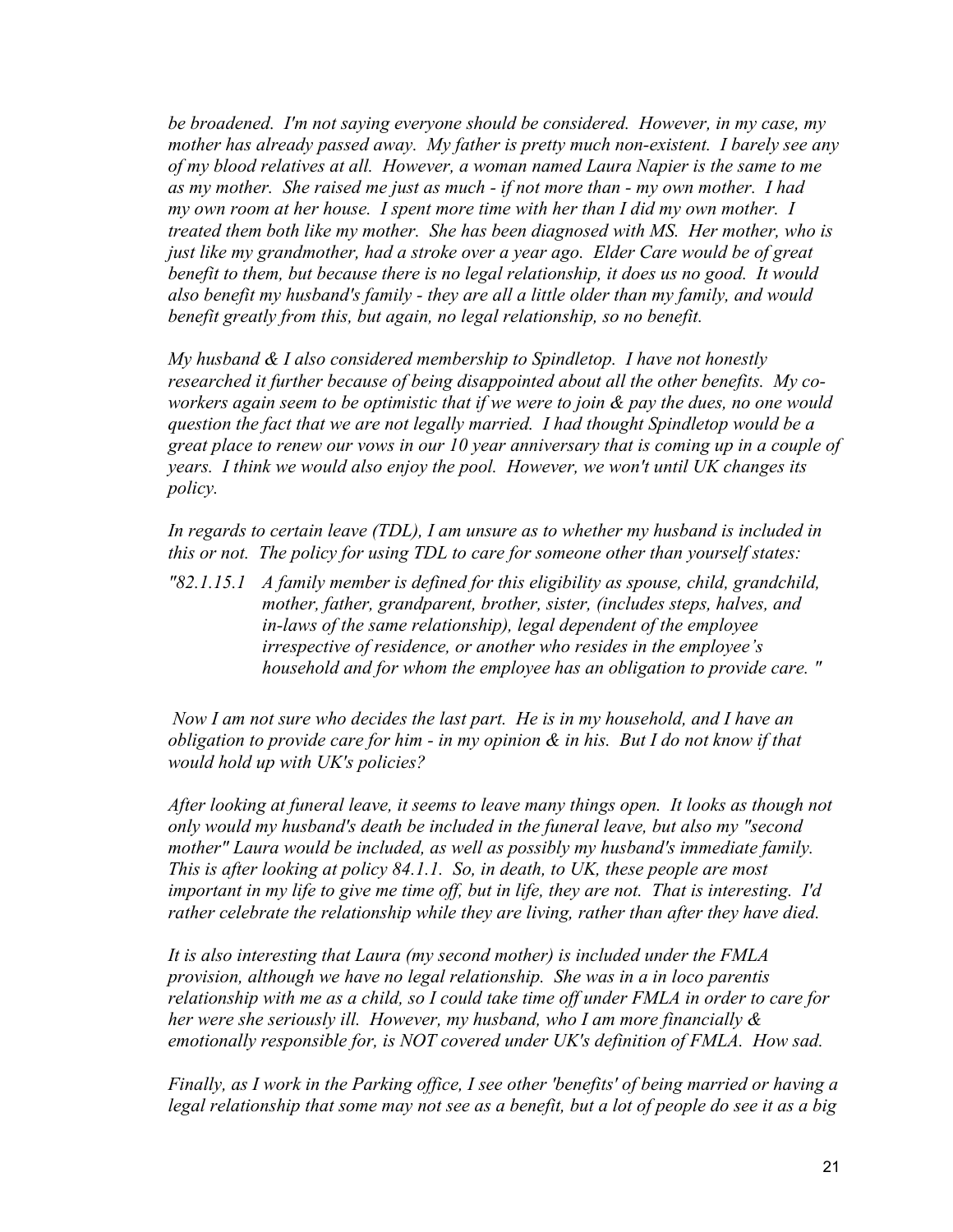*convenience benefit. At the Parking office, we do not accept payments by check or credit card for a debt (permit, citation, impoundment) from anyone other than the student/employee, unless there is a legal relationship - usually a spouse, or parent of a student. We also do not allow anyone other than a parent or a spouse to pickup/purchase permits for a student/employee. Many employees/students find it convenient for their spouse or parent to come deal with Parking issues for them while they are at work/class. Also, we have many people who don't have the money to pay for their issues, so they have their spouse or parent pay for them. Working in the department, I myself do not really have this issue. But if I did not work there, my husband could not come in and pay my impoundment fees/citations with his credit card, nor could he come in and purchase my E permit for me while I was at work. The issue is about chargebacks, and stopped payments. If there is no legal relationship between the two people, it is nearly impossible for the department to hold my husband accountable (for instance) for a payment made for something I incurred. That is the basis for the policy. So I am not sure it is an UK issue so much as it is a financial institution or KY legislature issue.*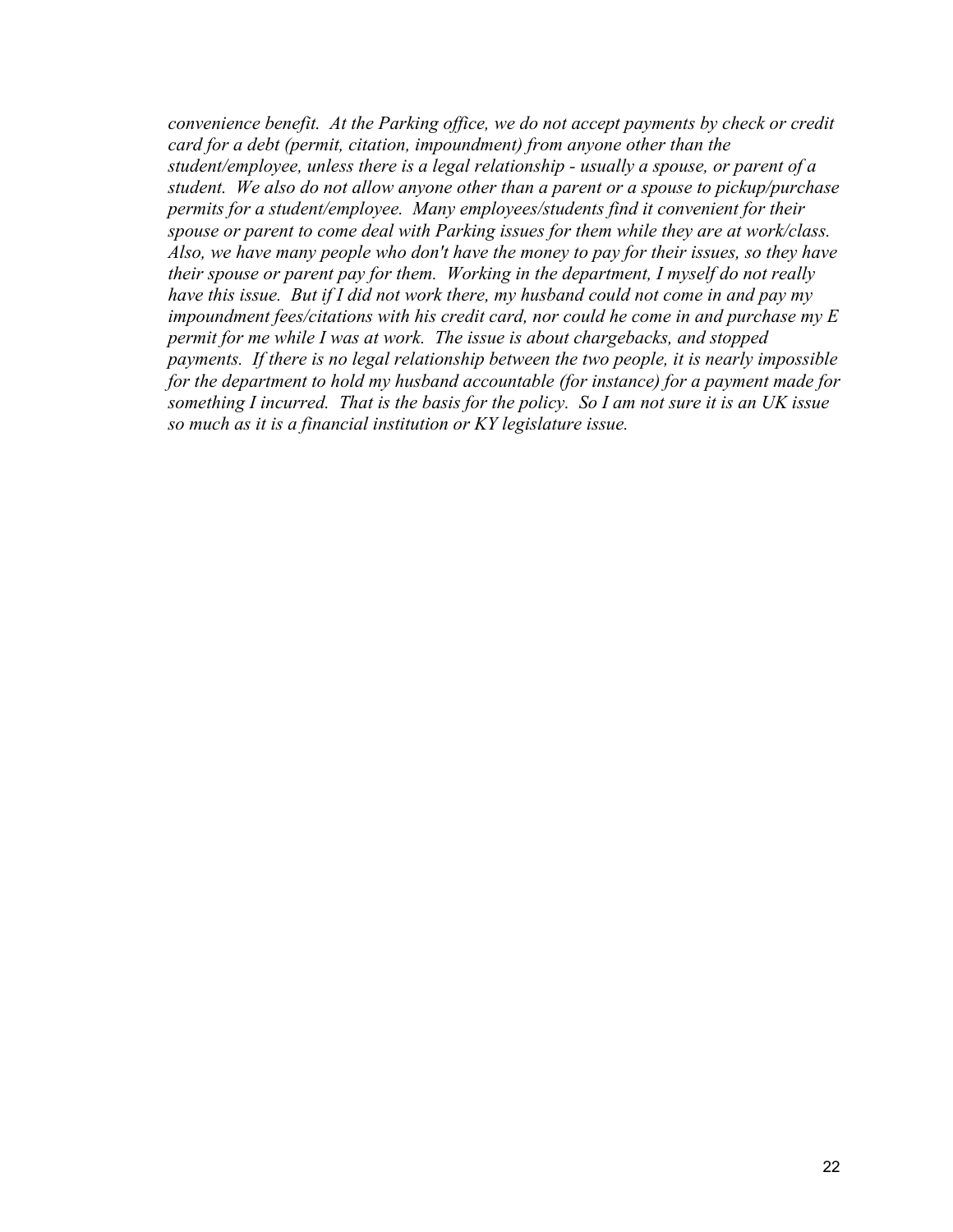# **Proposed Model: Domestic Partnership and Household Benefits Plan for the University of Kentucky**

The University provides over 45 benefits for individuals with some type of relationship to employees or students. Legally recognized spouses by far receive the most benefits followed by legally recognized children. The University is likely to weigh issues of cost and political impact. Here is a stepped plan for introducing such benefits:

A. Highlight Existing Benefits:

Create a domestic partnership page on the UK website List the following benefits that are currently available to unmarried domestic partners and/or their families:

- UK Library Card
- Joint Alumni Association Membership
- Joint UK Federal Credit Union Membership
- Bereavement Leave
- Family Medical Leave
- ElderCare
- B. Add Benefits With No or Little Financial or Political Impact for Anyone In an Employee's Household:
	- Wellness Programs (but not including HealthTrac Program which is tied to membership in a UK health insurance plan)
	- Use of parking permit by anyone in an employee's household
	- Spindletop Hall family memberships changed to household memberships
	- Allow employees and students to buy athletic tickets for self and anyone in household with proof of shared address
- C. Add Benefits with No or Moderate Financial Impact but Possible Political Impact for Unmarried Domestic Partners and Their Children:
	- Option to buy into UK health, dental, and vision programs at full cost and with no compensation from the University
	- Allow domestic partners and children to participate in HealthTrac Program if in a UK health plan
- D. Add Benefits with Low Political Impact but Possible High Financial Costs for Anyone in an Employee's Household: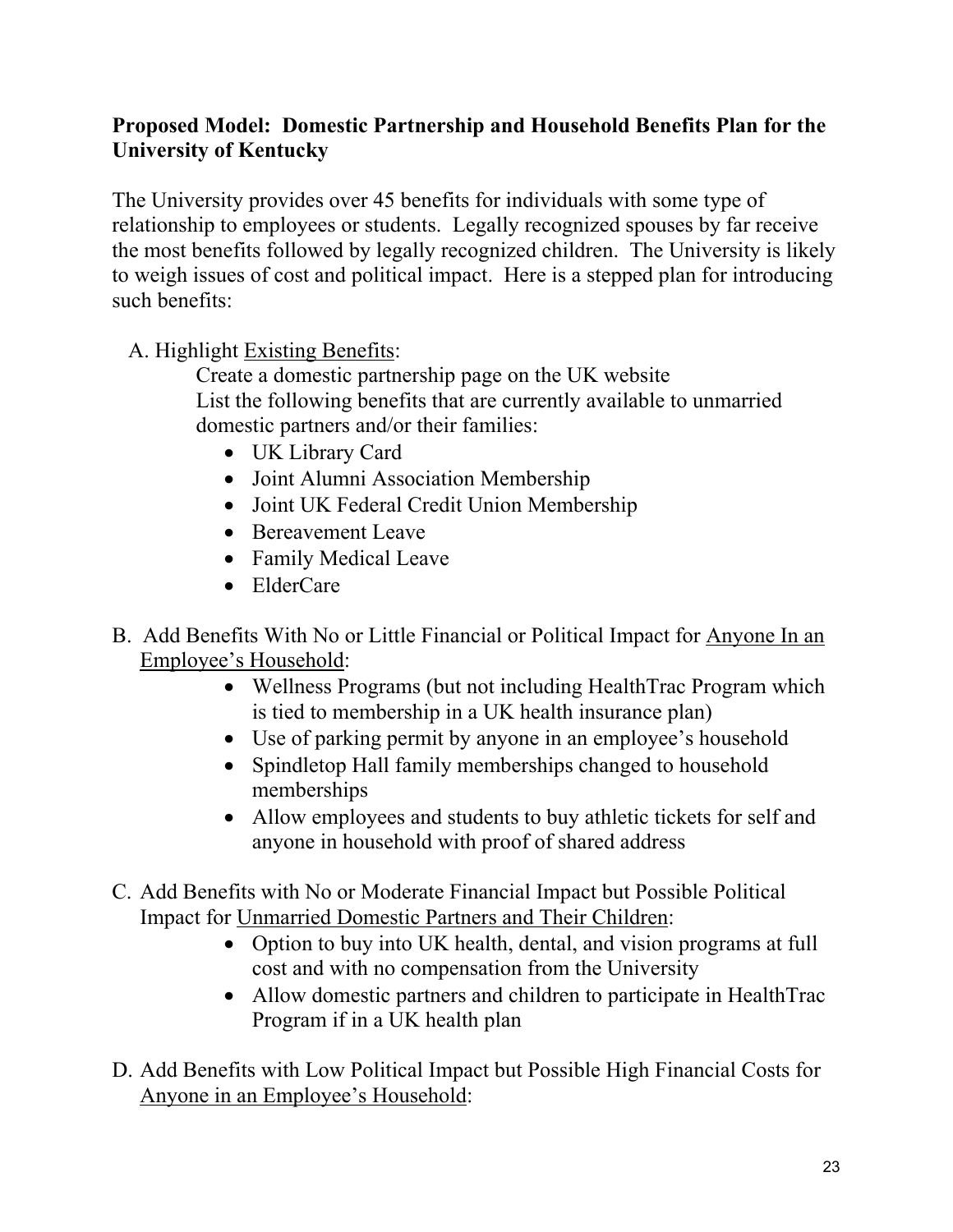- Option for UK employees to buy into UK health, dental, and vision programs at full cost and no University contribution
- E. Add Benefits with Low to Moderate Financial Impact but Possible Political Impact to UK:
	- Provide health insurance to unmarried domestic partners and their children with University contribution in line with legally recognized spouses and children
- F. Add Benefits with Low Political Impact but Possibly High Financial Impact to UK:
	- Provide health insurance to anyone in an employee's household with University contribution
	- Alternatively, allow any UK employee to insure one other adult in their household and any children in the household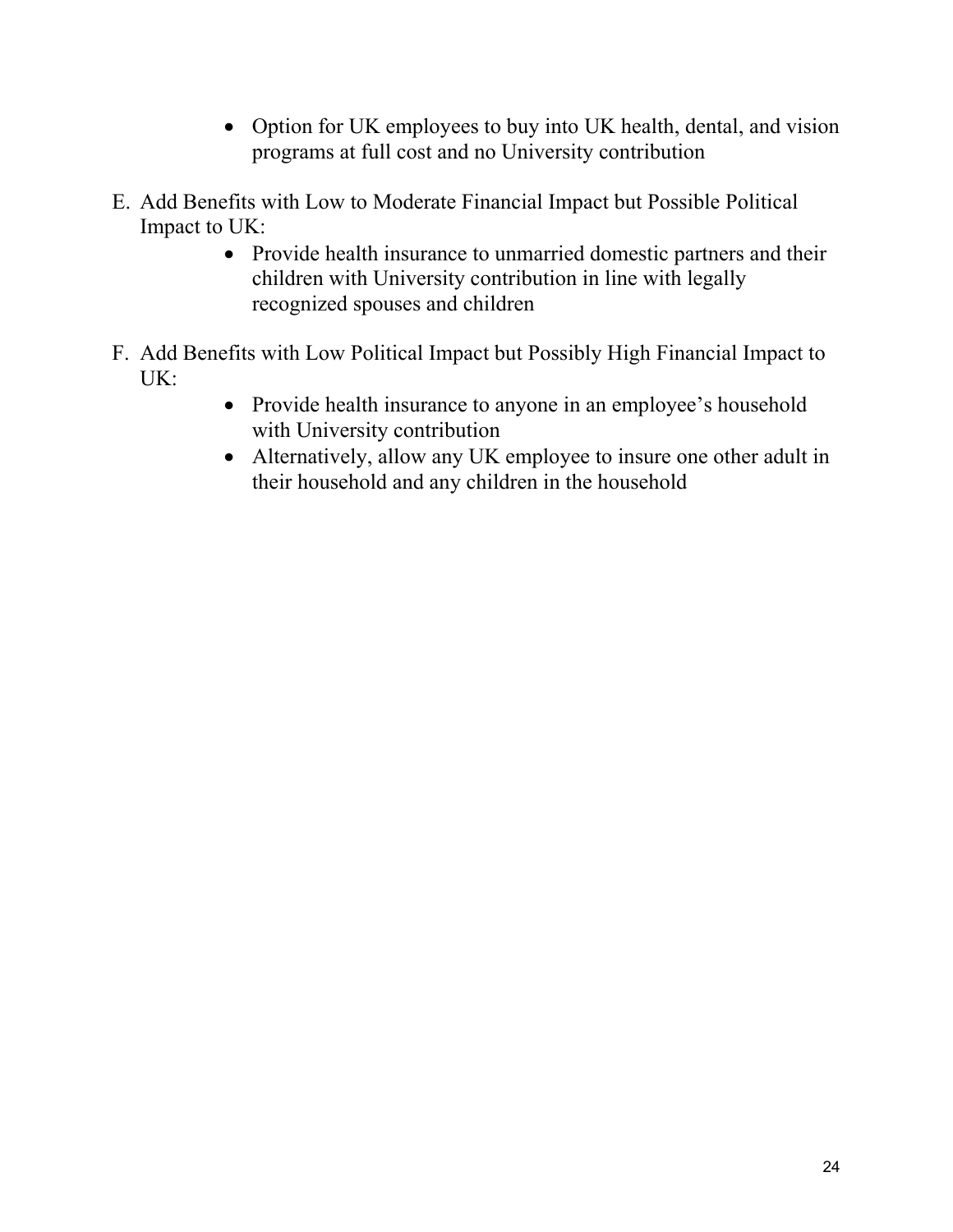|                                                 | <b>DP</b> |      |                                                                                 |
|-------------------------------------------------|-----------|------|---------------------------------------------------------------------------------|
| 2003 Top 20 Public Research Universities        | Offered?  | Year | <b>Notes</b>                                                                    |
| University of California - Berkeley             | Yes       | 1998 |                                                                                 |
| University of California - Los Angeles          | Yes       | 1998 |                                                                                 |
| University of Michigan - Ann Arbor              | Yes       | 1994 |                                                                                 |
| University of Illinois - Urbana-Champaign       | Yes       | 2003 |                                                                                 |
| University of Minnesota - Twin Cities           | Yes       | 1993 |                                                                                 |
| University of Washington - Seattle              | Yes       | 2001 |                                                                                 |
| Ohio State University - Columbus                | Yes       | 2004 |                                                                                 |
| University of Pittsburgh - Pittsburgh           | Yes       | 2005 |                                                                                 |
| University of California - San Diego            | Yes       | 1998 |                                                                                 |
| University of Iowa                              | Yes       | 1992 |                                                                                 |
| University of California - San Francisco        | Yes       | 1998 |                                                                                 |
| Georgia Institute of Technology                 | Some*     |      | ? Limited to dental, life, and other non-health insurance                       |
|                                                 |           |      | Division of Student Affairs has LGBT Office. Offers library, recreational       |
| University of North Carolina - Chapel Hill      | Some*     |      | facilities access, and supplemental life insurance to domestic partners.        |
|                                                 |           |      | University continues to petition the state legislature to allow for adding      |
| University of Wisconsin - Madison               | Some*     |      | 2002 domestic partners to state employee health insurance plan.                 |
|                                                 |           |      | The Pennsylvania legislature's opposition drove the PSU administration to       |
| Pennsylvania State University - University Park | Some*     |      | 1994 block implementation of health benefits in 1999.                           |
|                                                 |           |      |                                                                                 |
| University of Florida                           | No        |      | Faculty senate voted in 2001 urging inclusion of domestic partnership benefits. |
|                                                 |           |      | State law bars UT-Austin from offering domestic partnership benefits to same-   |
| University of Texas - Austin                    | No        |      | sex couples.                                                                    |
|                                                 |           |      | Health benefits negotiated by state which does not insure domestic partners.    |
|                                                 |           |      | Considering offering tuition waivers to domestic partners. Has increased        |
|                                                 |           |      | salary offers to faculty recruits on a case-by-case basis to offset lack of     |
| University of Arizona                           | No        |      | domestic partnership benefits.                                                  |
| University of Virginia                          | <b>No</b> |      | State law bars UVA from offering health insurance to domestic partners.         |
|                                                 |           |      | Division of Academic Affairs has an Office of LGBT Equity. The University       |
|                                                 |           |      | also has a President's Commission on LGBT Issues. The Board of Regents          |
|                                                 |           |      | voted down domestic partnership benefits in 1996, but there are on-going        |
| University of Maryland - College Park           | No        |      | discussions about adding the benefits.                                          |

\*Offers DP benefits currently other than health insurance

| % Offering Health Insurance DP Benefit | 65 |
|----------------------------------------|----|
| % Offering Some Type of DP Benefits    | 75 |

Source: UNC-Chapel Hill, 2002, Provost's Report on LGBT Campus Climate and university websites

Collected 10/2004 by Jeff A. Jones, Ph.D., UK President's Commission on Diversity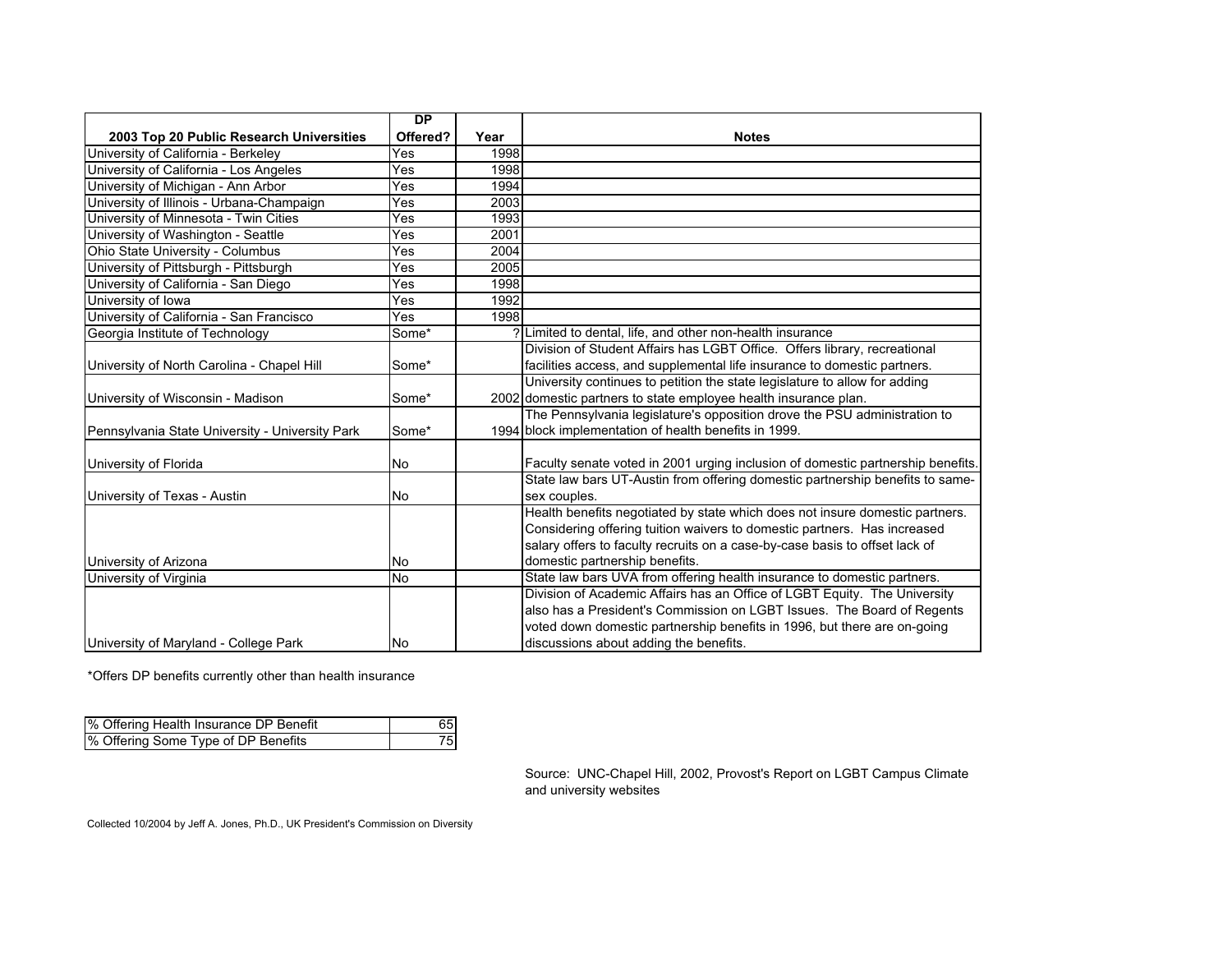| <b>Former UK</b>                        |                        | <b>Offers Domestic</b><br>Partneship | <b>Coverage of Same</b><br>Sex, Opposite-<br>Sex, or Both Type |                                                                                                                                                                                                                                 |                                                                                                                                                                                          |
|-----------------------------------------|------------------------|--------------------------------------|----------------------------------------------------------------|---------------------------------------------------------------------------------------------------------------------------------------------------------------------------------------------------------------------------------|------------------------------------------------------------------------------------------------------------------------------------------------------------------------------------------|
| <b>Benchmarks</b>                       | Location               | <b>Benefits</b>                      | Couples                                                        | <b>Web Link</b>                                                                                                                                                                                                                 | <b>Notes</b>                                                                                                                                                                             |
| Ohio State U.                           | Columbus               | Yes                                  | <b>Both</b>                                                    | http://hr.osu.edu/benefits/dpbenefits.htm                                                                                                                                                                                       |                                                                                                                                                                                          |
| U. of lowa                              | lowa City              | Yes                                  | <b>Both</b>                                                    | http://www.uiowa.edu/hr/benefits/DPB.html                                                                                                                                                                                       |                                                                                                                                                                                          |
| U. of California                        | Los Angeles            | Yes                                  | Both [2]                                                       | http://www.fao.ucla.edu/Forms/pdfs/domestic partner 0405.pdf<br>http://hr.mednet.ucla.edu/Download/2005BENEFITCHANGES file<br>s/v3 document.htm<br>http://atyourservice.ucop.edu/forms pubs/misc/dom part policy r<br>eport.pdf |                                                                                                                                                                                          |
| Purdue U.                               | W. Lafayette           | Yes                                  | Same-sex Only                                                  | http://www.purdue.edu/hr/Benefits/domestic_partner.htm                                                                                                                                                                          |                                                                                                                                                                                          |
| U. of Michigan                          | Ann Arbor              | Yes                                  | Same-sex Only                                                  | http://www.umich.edu/%7Ebenefits/forms/eligibility.pdf                                                                                                                                                                          |                                                                                                                                                                                          |
| U. of Minnesota                         | <b>Twin Cities</b>     | Yes                                  | Same-sex Only                                                  | http://www1.umn.edu/ohr/eb/uplan/dphome.htm                                                                                                                                                                                     |                                                                                                                                                                                          |
|                                         |                        |                                      |                                                                | http://www.washington.edu/admin/hr/benefits/domestic.partners.ht                                                                                                                                                                |                                                                                                                                                                                          |
| U. of Washington                        | Seattle                | Yes                                  | Same-sex Only                                                  | ml                                                                                                                                                                                                                              |                                                                                                                                                                                          |
| U. of Illinois<br>U. of Texas           | Urbana<br>Austin       | Some*<br>Some*                       | Same-sex Only                                                  | http://www.uihr.uillinois.edu/panda-<br>cf/benefits/index.cfm?Item ID=1654<br>opposite only (common law)                                                                                                                        | Provides some reimbursement<br>for some or all of costs for<br>purchasing health insurance for<br>a same-sex domestic partner.                                                           |
|                                         |                        |                                      |                                                                | http://www.science.psu.edu/hr2/HumanResourcesFolder/HRNOTE                                                                                                                                                                      |                                                                                                                                                                                          |
| Pennsylvania State U.                   | University Park        | Some [1]                             | <b>Both</b>                                                    | S.htm#partnersbene                                                                                                                                                                                                              |                                                                                                                                                                                          |
| U. of Arizona                           | Tucson                 | Some [1]                             | <b>Both</b>                                                    | http://www.hr.arizona.edu/09 rel/policies/pp219.php<br>http://out.web.arizona.edu/DPBenefits.html                                                                                                                               | Has extensive proposed plan<br>that includes health insurance,<br>but the proposed plan has not<br>been implemented.                                                                     |
| U. of North Carolina<br>U. of Wisconsin | Chapel Hill<br>Madison | Some [1]<br>Some [1]                 | <b>Both</b><br><b>Both</b>                                     | http://lgbt.unc.edu/resources/campus.html<br>http://www.bussvc.wisc.edu/ecbs/bng-domestic-partner-benefits-<br>uw1107.html                                                                                                      | Provides health insurance to<br>domestic partners of students<br>but not staff. Health insurance<br>is through state workers' plan.                                                      |
| North Carolina State U.                 | Raleigh                | No                                   |                                                                |                                                                                                                                                                                                                                 |                                                                                                                                                                                          |
| Texas A&M                               | <b>College Station</b> | No                                   |                                                                |                                                                                                                                                                                                                                 | Has an explicit policy banning<br>use of Family Medical Leave to<br>care for unmarried partners.                                                                                         |
| U. of Florida                           | Gainesville            | No                                   |                                                                |                                                                                                                                                                                                                                 |                                                                                                                                                                                          |
| U. of Georgia                           | Athens                 | No                                   |                                                                |                                                                                                                                                                                                                                 |                                                                                                                                                                                          |
| U. of Maryland                          | <b>College Park</b>    | No                                   |                                                                |                                                                                                                                                                                                                                 |                                                                                                                                                                                          |
| U. of Virginia                          | Charlottesville        | No                                   |                                                                |                                                                                                                                                                                                                                 | Virginia law currently bars<br>private and public companies<br>and agencies from extending<br>health insurance to anyone<br>other than an employee, legal<br>spouse, and legal children. |

Data as of March 2005, Compiled by Jeff Jones, Ph.D., UK Presidents Commission on Diversity

[1] Provides some benefits to domestic partners but not health insurance coverage.

[2] The University of California system provided domestic partnership coverage only to same-sex couples until January 2005 when a new California law went into effect giving registered domestic partners (same-sex or opposite-sex) the same rights and responsibilities under CA state law as legally married spouses.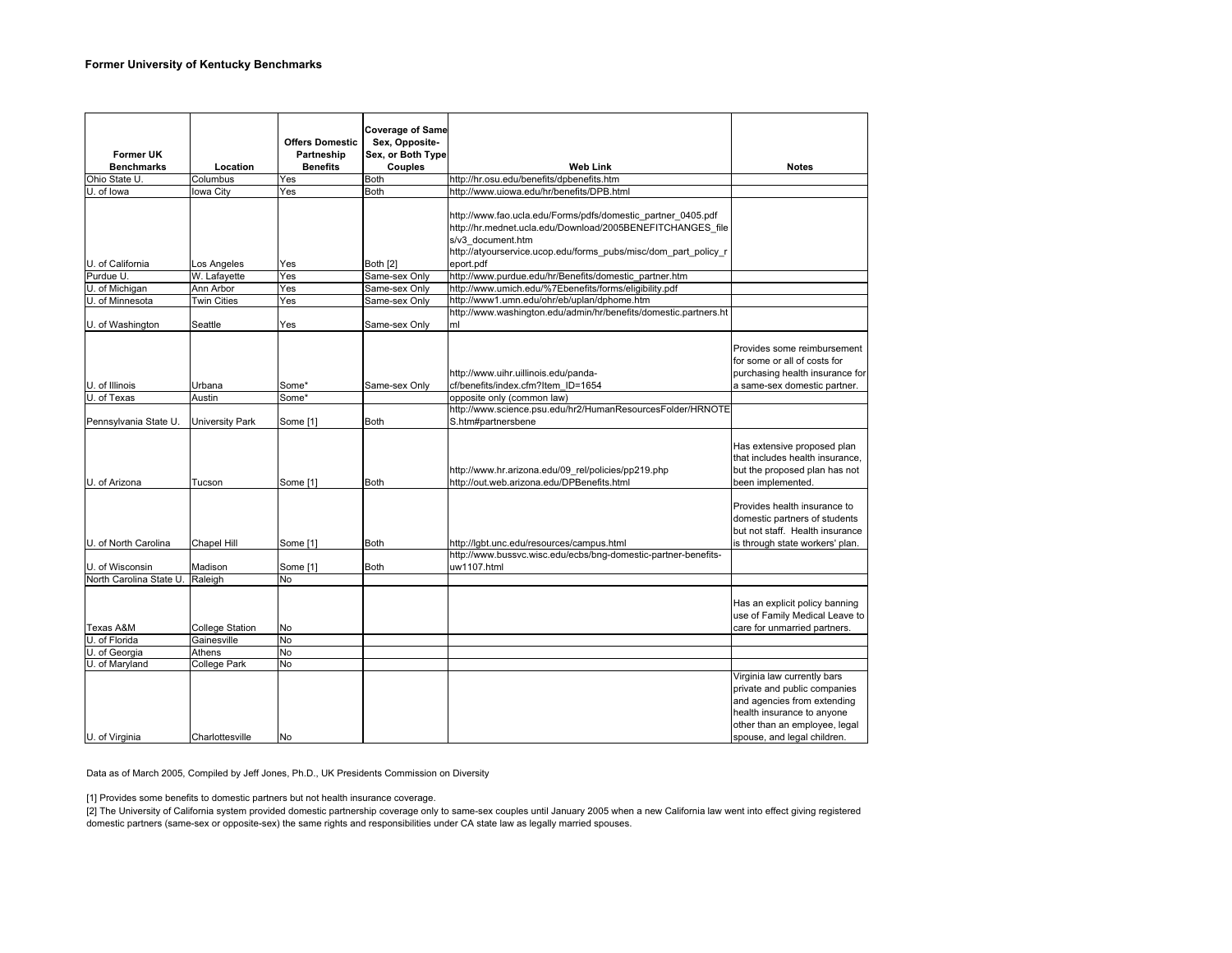| <b>University</b>                      | <b>DP Offered</b> | <b>Web Link</b>                                    |
|----------------------------------------|-------------------|----------------------------------------------------|
|                                        |                   |                                                    |
|                                        |                   |                                                    |
| Indiana University                     | Yes               | http://www.indiana.edu/~uhrs/benefits/index.html   |
| Ohio State University                  | Yes               | http://hr.osu.edu/benefits/dpbenefits.htm          |
|                                        |                   | http://www.uihr.uillinois.edu/panda-               |
| University of Illinois - Urbana        | Yes               | cf/benefits/index.cfm?Item ID=1654                 |
| University of Missouri -Columbia       | Some [1]          | http://english.missouri.edu/resources/partner.html |
| University of Tennessee - Knoxville No |                   |                                                    |
| <b>West Virginia University</b>        | No.               |                                                    |
| University of Virginia                 | lNo.              |                                                    |

# **Domestic Partnership Benefits Among Flagship Universities of Neighboring States**

[1] Limited to the English Department.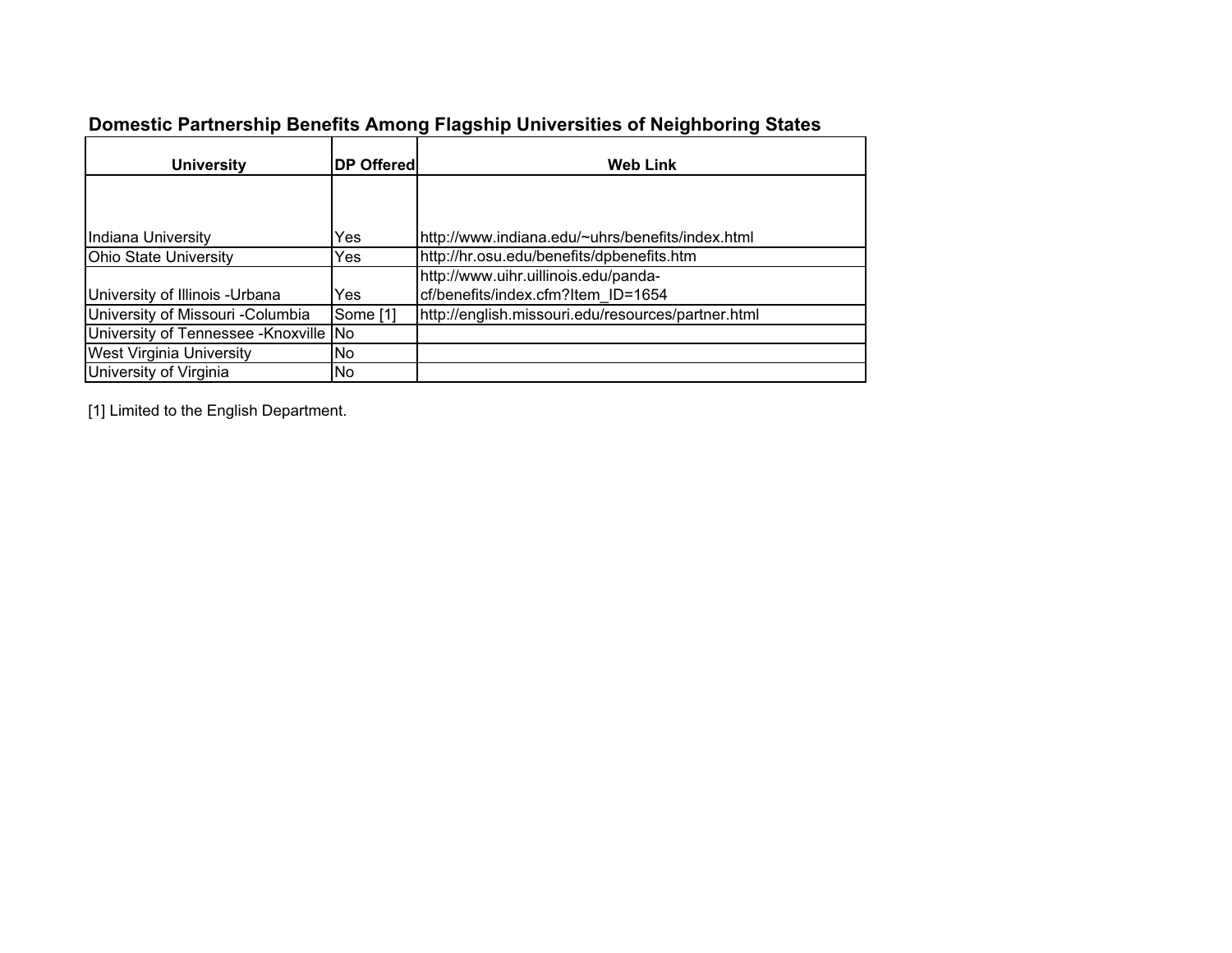## **Brothers, Sheila C**

**Sent:** Monday, August 14, 2006 10:17 AM

**To:** Brothers, Sheila C; Bolin-Reece, Mary C

**Subject:** RE: DPB Report Missing Appendix

**Follow Up Flag:** Follow up

**Flag Status:** Red

Sheila, Appendix 4 is actually examples of IU's forms. You can see/print them at:

http://www.indiana.edu/~uhrs/pubs/forms/forms-list.htm#partners

Take care, Jeff

**From:** Brothers, Sheila C **Sent:** Friday, August 11, 2006 11:30 AM **To:** Jones, Jeff A; Bolin-Reece, Mary C **Subject:** DPB Report Missing Appendix

Good morning! I am writing to see if you can direct me to Appendix 4 of the Domestic Partner Benefits report. The PCD web site links to 1, 2 and 3. The report itself, though, indicates there is an Appendix 4 that includes documentation forms from other universities.

Thank you, Sheila

*Sheila Brothers Senate Council Office Coordinator 203E Main Building, -0032 Phone: (859) 257-5872 Fax: (859) 257-8375 sheila.brothers@uky.edu http://www.uky.edu/USC/New*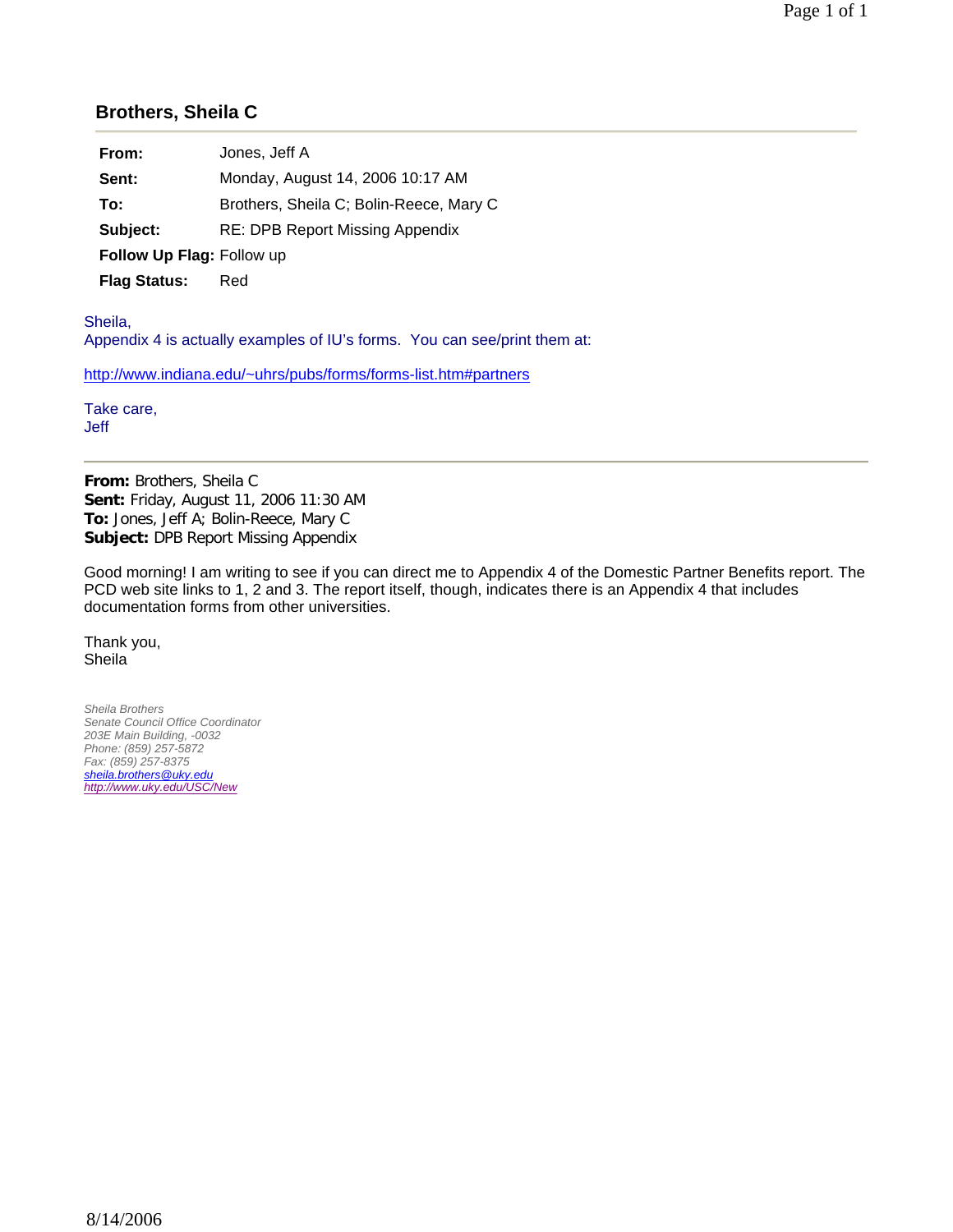# INDIANA UNIVERSITY

**University Human Resource Services** 

HOME BENEFITS EMPLOYEE RELATIONS EMPLOYMENT HRMS POLICIES SALARY TRAINING



# Forms

Click on an icon to download a form.

Form can be completed online and then printed.



PDF and requires Acrobat Reader 4.0 or higher to view or print.

**University-wide | Bloomington | A-Z Forms Index**

**University-wide Forms** 

ADA Dependent Child Domestic Partnership Employment Fee Courtesy FMLA **Grievance Insurance** Health, Dental, Prescription Mass Transit Personal Profile Retirement Tax Saver Benefit Timesheets

**ADA**

Reasonable Accommodation Request and Documentation Form



## **DEPENDENT CHILD**

Application/Affidavit to Establish Dependency by Guardianship



Certification of Disabled Dependent Child Eligibility



Certification of Eligibility for Dependent Child Age 19 or Older



**DOMESTIC PARTNERSHIP**

Affidavit of Domestic Partnership (1) | T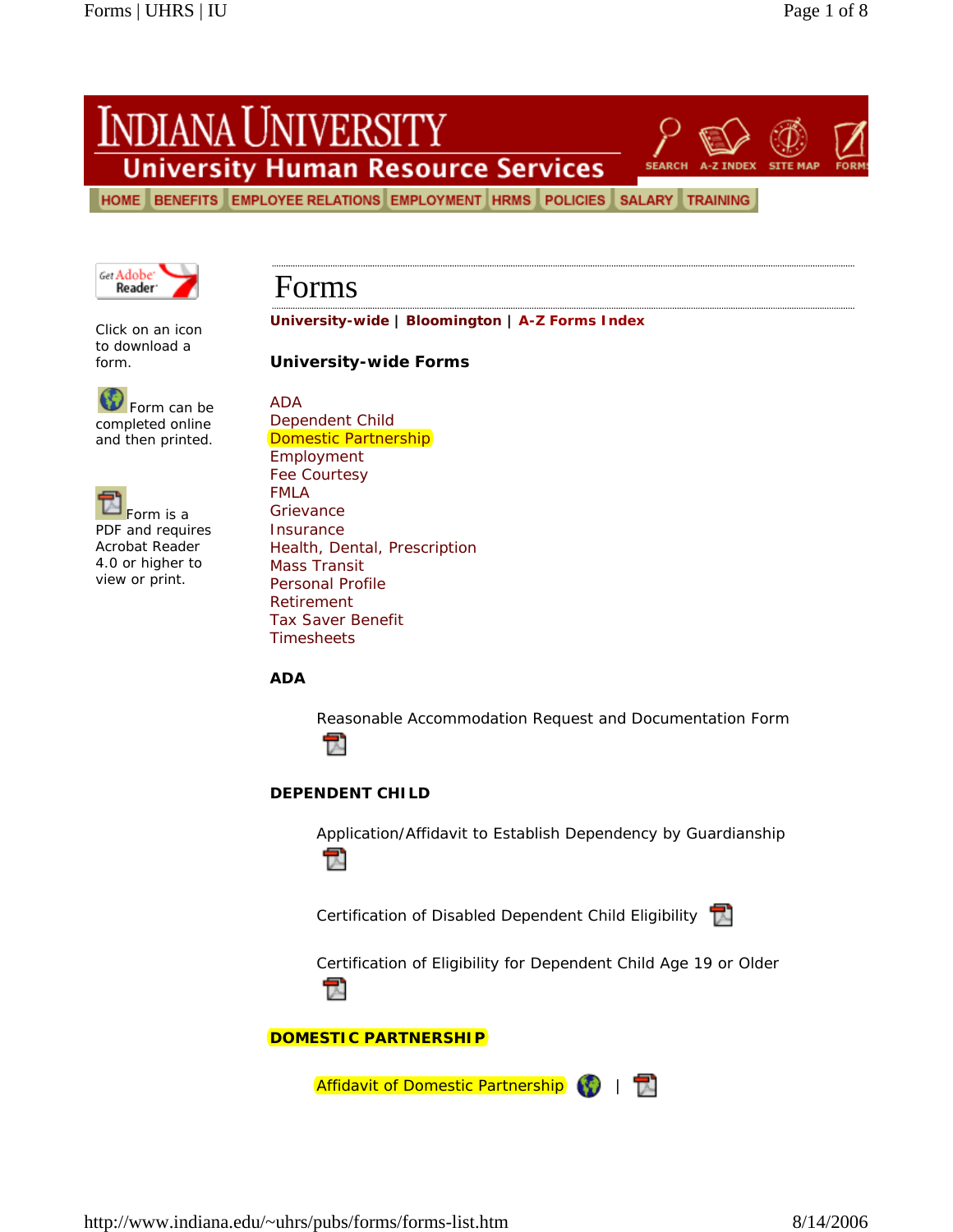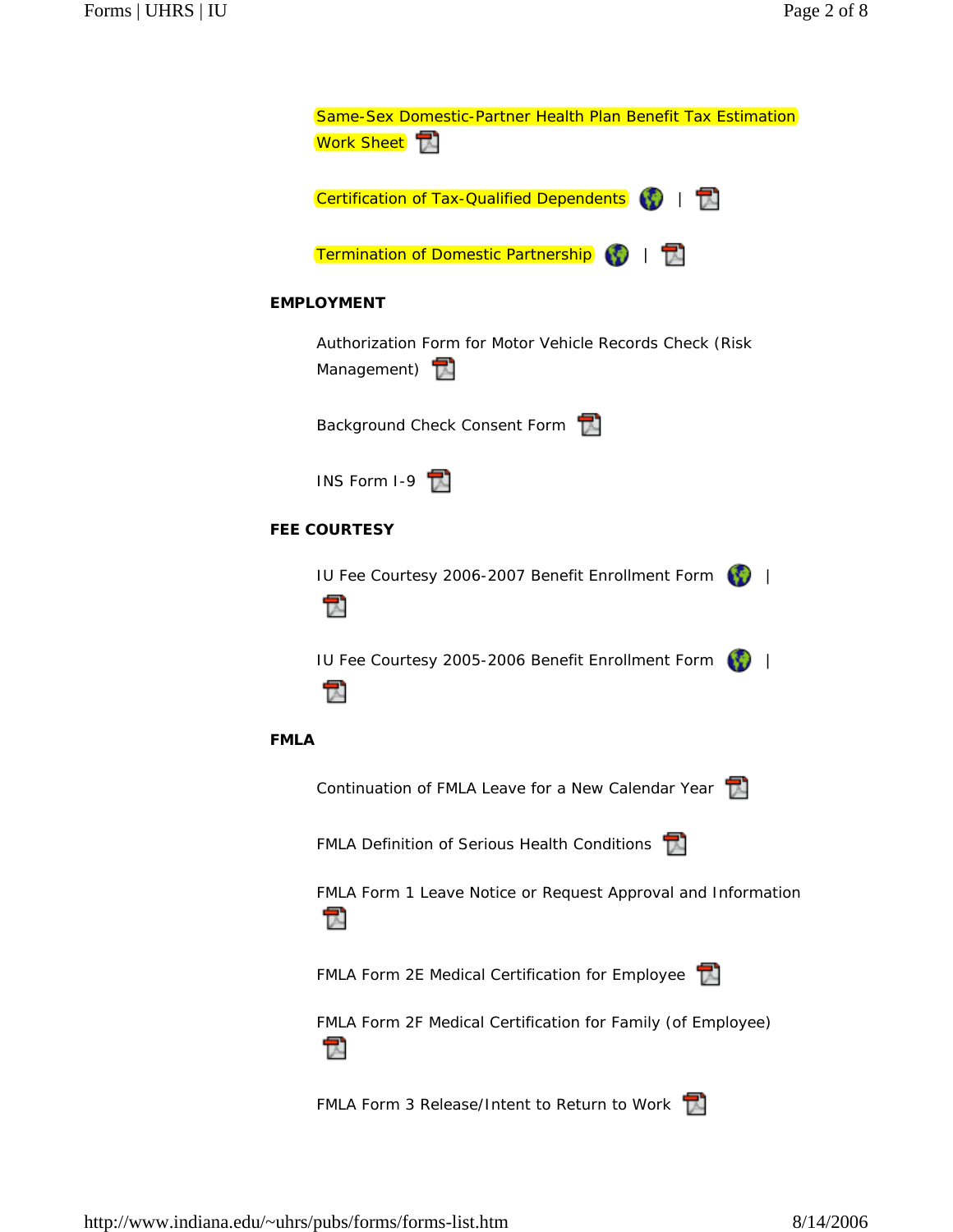### **Indiana University AFFIDAVIT OF DOMESTIC PARTNERSHIP**

### **Employee Information**

| Employee Name (Last, First, Middle): |                          |  |      |                        |       |     |
|--------------------------------------|--------------------------|--|------|------------------------|-------|-----|
| Date of Birth                        | Gender (Circle One)<br>M |  |      | Social Security Number |       |     |
| Address:                             |                          |  | City |                        | State | Zip |

### **Domestic Partner Information**

| Name (Last, First, Middle): |                               |      |                        | Partnership Began On: |     |
|-----------------------------|-------------------------------|------|------------------------|-----------------------|-----|
| Date of Birth               | Gender (Circle One)<br>M<br>F |      | Social Security Number |                       |     |
| Address:                    |                               | City |                        | State                 | Zip |

### **Domestic Partner Dependent Child Information** (List only the domestic partner's unmarried biological or adopted child(ren) who are in the custody and care of the domestic partner and a member of the employee's household.)

| Dependent Child Name (Last, First, Middle) | Social Security Number | Date of Birth | RC | Married           | Full-time<br>Student |
|--------------------------------------------|------------------------|---------------|----|-------------------|----------------------|
|                                            |                        |               |    | $\mathbf{V}$<br>N | Y/N                  |
|                                            |                        |               |    | $\mathbf{V}$<br>N | Y/N                  |

RC (Relationship Code): DS = biological or adopted son of domestic partner

DD = biological or adopted daughter of domestic partner

## **DECLARATION**

We, the undersigned, declare that:

- 1) We are at least 18 years of age and competent to enter into a contract.
- 2) We are the same sex and, therefore, prevented from marrying in Indiana.
- 3) We are not married and are not the domestic partner of any other person.
- 4) We are not related by blood closer than would bar marriage in the state of Indiana.
- 5) We have been living together as a couple and share a residence and have done so for more than six (6) consecutive months prior to this declaration.
- 6) At least six months have passed since the termination of any previous same-sex domestic partnership.
- 7) We attest that our relationship is an exclusive mutual commitment that is the functional equivalent of a marriage; that is,
	- we are jointly responsible for each other for the necessities of life including each other's debts; and
	- we intend to remain in the relationship indefinitely; and
	- we would enter into a legal marriage if the opportunity were available; and
	- we have agreed that in the event of dissolution of our domestic partner relationship, we will make a substantially equal division of any earnings acquired during our domestic partnership and of property acquired with those earnings; that is, a division of property similar to that legally required of a married couple in the event of a divorce.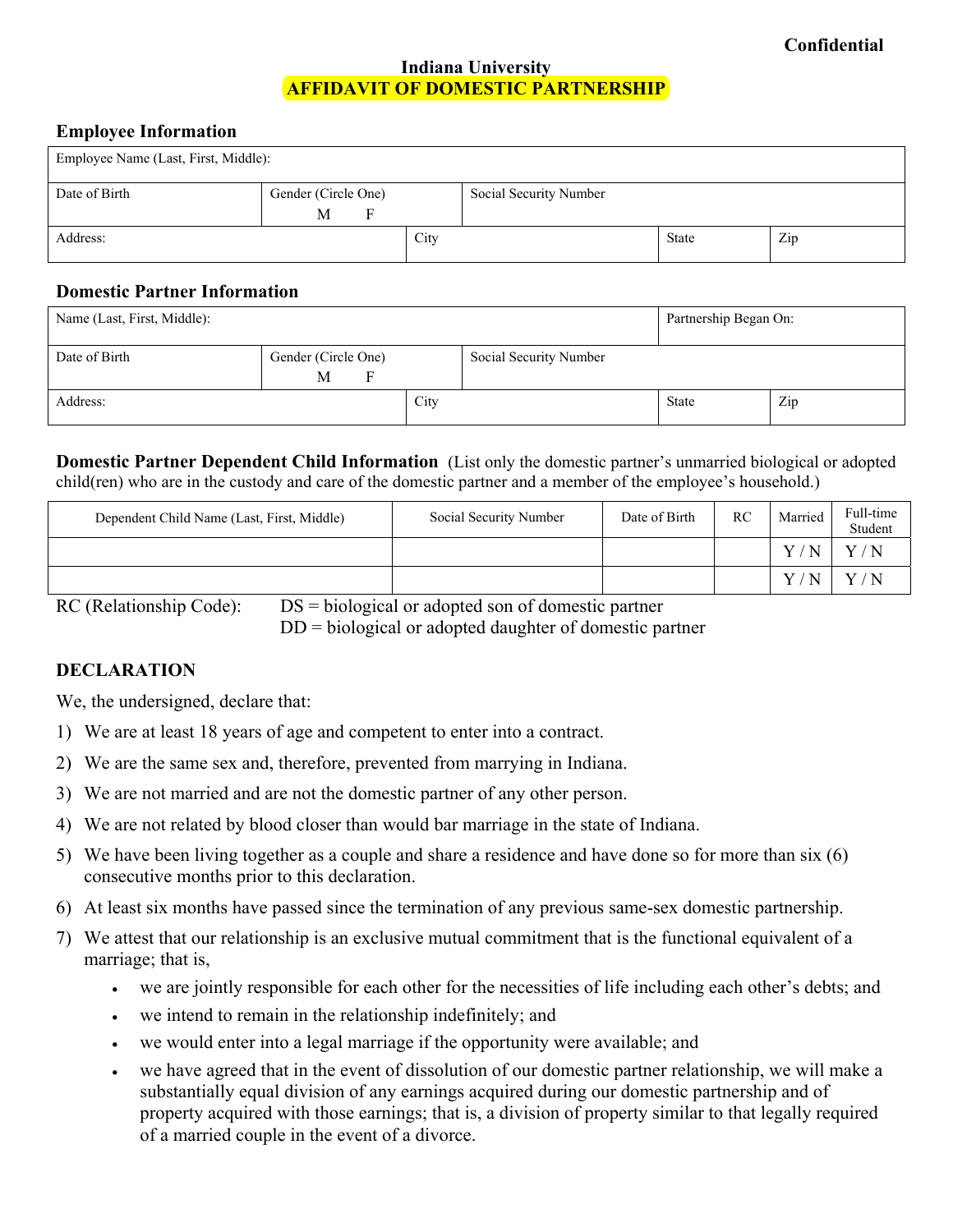- 8) In lieu of the marriage certificate that the University requires to cover an employee's spouse, we are submitting the following supporting documentation to verify our interdependent financial relationship:
	- a) Joint ownership of residence (home, condo, mobile home) or a lease for a residence identifying both partners as tenants, and
	- b) Two of the following: joint ownership of a motor vehicle; joint credit account; joint checking account; or other evidence of joint ownership of a major asset or joint liability of debt.

## **ACKNOWLEDGEMENTS**

- 1) We have read and understand the eligibility requirements, employee responsibilities, and tax information described in the '*Domestic Partner Benefits Program Eligibility Information'* sheet.
- 2) Indiana University has advised us to consult with an attorney regarding the legal consequences of signing this declaration; for example, whether this document can be used by creditors to hold one partner responsible for the debts of the other or whether a partner may use this document as entitlement to division of property acquired during the partnership.
- 3) We waive, release, and indemnify the University from all claims and causes of action that may arise as a result of the University affording benefits to or certifying domestic partnerships.
- 4) Indiana University's cost for providing domestic partner benefits and the employee's payroll contribution will generally be taxable income to the employee unless the domestic partner and partner's dependent children are qualified tax dependents of the employee.
- 5) The employee is responsible for notifying Indiana University by submitting a '*Termination of a Domestic Partnership'* notice form within 60 days of the date that we no longer meet the eligibility requirements for domestic partner benefits. We understand that eligibility for domestic partner benefits ends on the day that we no longer meet the eligibility requirements.
- 6) This affidavit is requested for the purpose of Indiana University making a determination of our eligibility for domestic partner benefits provided by Indiana University; that this information will be held confidentially, but will be disclosed as needed to arrange benefits with applicable third party administrators or as required by law or a court; and that the University may be required to make the records of this domestic partnership available to the public under the Freedom of Information Act.
- 7) We understand that the University may change benefit coverage and eligibility at any time.
- 8) We understand that the University will require annual re-certification of eligibility for domestic partnership.

## **CERTIFICATION**

We certify that the forgoing information is true and correct and understand that a false declaration of a domestic partnership or failure to file a timely notice of '*Termination of a Domestic Partnership'* with University Human Resource Services may result in disciplinary action up to and including termination of employment at Indiana University. We agree that in the event of a false declaration, or the failure to file a '*Termination of a Domestic Partnership'* notice form with the University, Indiana University may recover damages from either or both of us for all costs and expenses incurred by the University as a result of that false declaration, including, without being limited to, attorneys' fees incurred by the University to recover such damages.

| <b>Employee Signature</b> | Date                                                    | Domestic Partner Signature                                                                                                                                                                                                     | Date |
|---------------------------|---------------------------------------------------------|--------------------------------------------------------------------------------------------------------------------------------------------------------------------------------------------------------------------------------|------|
| <b>NOTARIZATION:</b>      | STATE OF                                                | COUNTY OF THE RESIDENCE OF THE RESIDENCE OF THE RESIDENCE OF THE RESIDENCE OF THE RESIDENCE OF THE RESIDENCE OF THE RESIDENCE OF THE RESIDENCE OF THE RESIDENCE OF THE RESIDENCE OF THE RESIDENCE OF THE RESIDENCE OF THE RESI |      |
|                           | The foregoing affidavit was acknowledged before me this | day of $\qquad \qquad .20 \qquad .$                                                                                                                                                                                            |      |
|                           | By: Notary Public                                       | My Commission Expires:                                                                                                                                                                                                         |      |
|                           |                                                         | <b>For University Use Only</b>                                                                                                                                                                                                 |      |

**Affidavit and supporting documentation received and approved by \_\_\_\_\_\_\_\_\_\_\_\_\_\_\_\_\_on \_\_\_\_\_\_\_\_\_\_\_\_\_\_\_\_\_\_**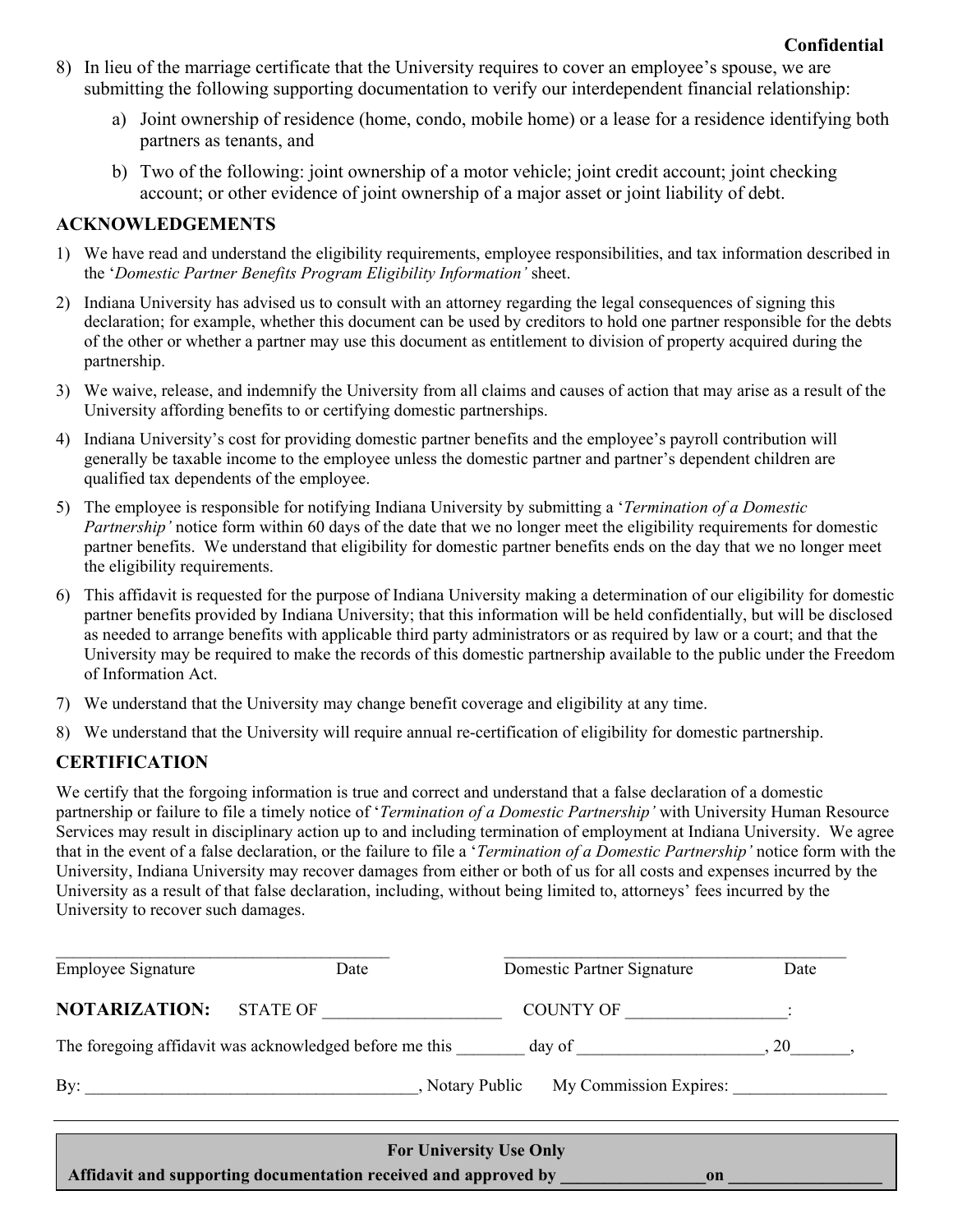# **Same-Sex Domestic-Partner Health Plan Benefit Tax Estimation Worksheet**

After reading IU's *Tax Information for Domestic Partner Benefits* handout and consulting a tax advisor, use this form to **estimate** the cost of taxes an employee will pay for domestic-partner health plan enrollment. This estimated amount is based on the following factors:

- The tax status of the domestic partner and/or the partner's dependent child(ren).
- The IU-sponsored health care plan in which the employee is currently enrolled.
- The current level of coverage for the employee.
- The level of coverage the employee intends to elect for domestic partner enrollment.

The additional taxable income for domestic partner benefits can be calculated using the table below. The tax assessed on this additional income could be as much as 36 percent for an employee in the 25 percent federal tax bracket (25 percent federal, 7.65 percent FICA, and 4 percent state and local taxes). Tax rates for each individual vary. The total monthly premium amounts needed to estimate the annual tax are located on the back of this form.

| Total monthly premium for all enrolled individuals           | S                 |     |
|--------------------------------------------------------------|-------------------|-----|
| Subtract total monthly premium for tax-qualified individuals | $-$ \$            |     |
| The difference is the additional taxable income that will be | $\mathbb{S}$      |     |
|                                                              | $X_{\mathcal{I}}$ | -36 |
|                                                              | \$                |     |

NOTE: The total monthly premium includes both the IU contribution and employee contribution. These tax costs are in addition to the employee's payroll contribution for health plan coverage.

**Example:** An employee with a non-tax-qualified domestic partner enrolls in the IU PPO-Plus plan without dental. The employee's additional monthly taxable income is the difference between the total monthly premium for Employee w/Spouse coverage and the total monthly premium for Employee Only coverage (see chart below).

| Total monthly premium for all enrolled individuals           | \$1112.58                        |
|--------------------------------------------------------------|----------------------------------|
| Subtract total monthly premium for tax-qualified individuals | $-$ \$458.59                     |
| The difference is the additional taxable income that will be | \$653.99                         |
|                                                              | $\boldsymbol{\mathrm{X}}$<br>.36 |
|                                                              | \$ 235.44                        |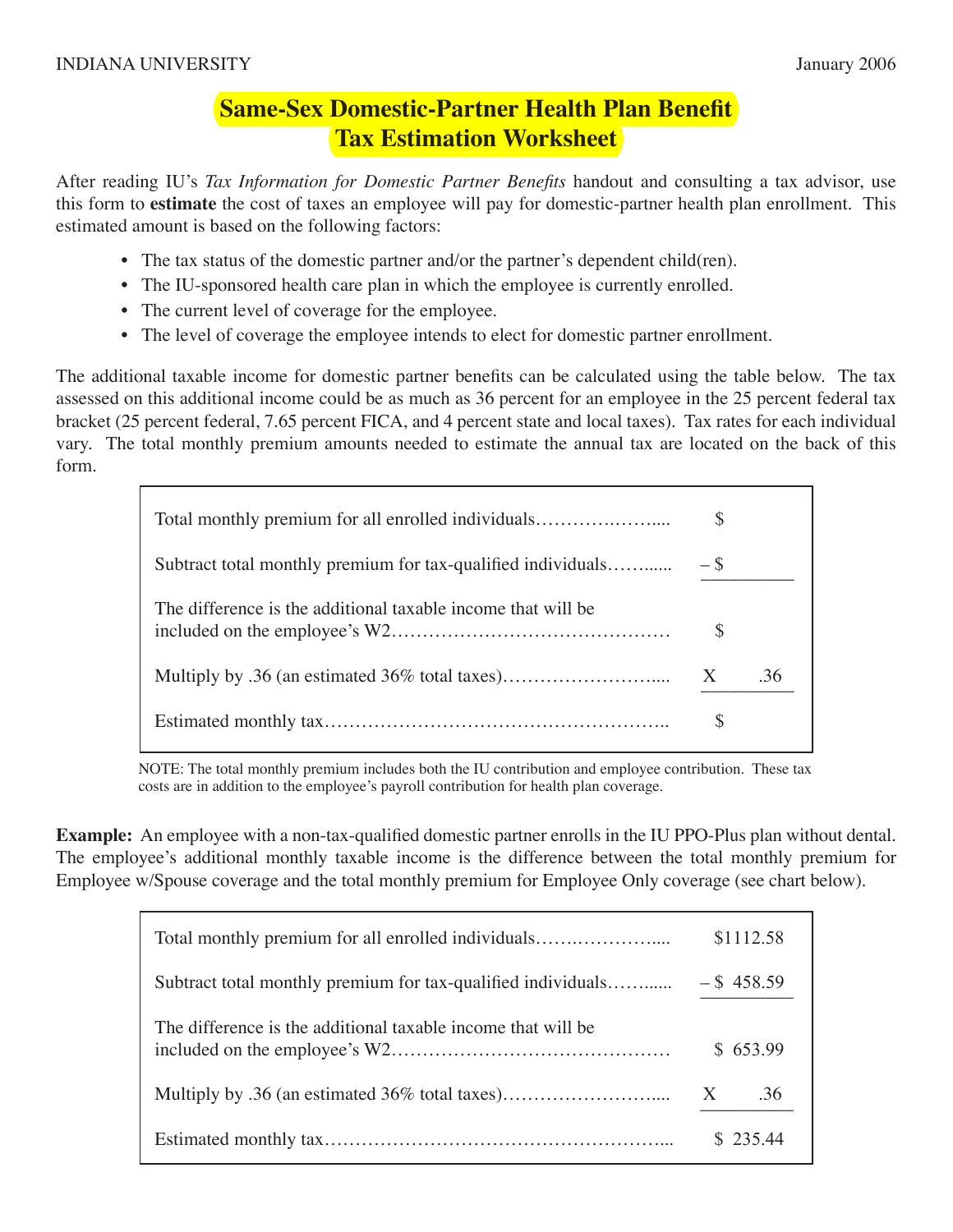# INDIANA UNIVERSITY

# **2006 IU-Sponsored Health Care Rates Total Monthly Premiums Employee Contributions**

| <b>IU PPO Plus</b>                | <b>Total Premium</b> | <b>Employee Contribution</b> |
|-----------------------------------|----------------------|------------------------------|
| <b>Employee Only</b>              | \$458.59             | \$115.37                     |
| Employee/Child(ren)               | \$908.38             | \$311.16                     |
| Employee/Spouse                   | \$1112.58            | \$387.00                     |
| Family                            | \$1263.28            | \$483.26                     |
| <b>M-Plan HMO</b>                 |                      |                              |
| <b>Employee Only</b>              | \$354.46             | \$11.24                      |
| Employee/Child(ren)               | \$667.31             | \$70.09                      |
| Employee/Spouse                   | \$816.78             | \$91.20                      |
| Family                            | \$927.09             | \$147.07                     |
| <b>IU PPO \$900 Deductible</b>    |                      |                              |
| <b>Employee Only</b>              | \$283.14             | \$1.00                       |
| Employee/Child(ren)               | \$564.77             | \$1.00                       |
| Employee/Spouse                   | \$690.42             | \$1.00                       |
| Family                            | \$784.08             | \$4.06                       |
|                                   |                      |                              |
| <b>Blue Preferred Primary POS</b> |                      |                              |
| <b>Employee Only</b>              | \$320.03             | \$1.00                       |
| Employee/Child(ren)               | \$633.94             | \$36.72                      |
| Employee/Spouse                   | \$776.45             | \$50.87                      |
| Family                            | \$881.61             | \$101.59                     |
| <b>Dental Rates</b>               | <b>Total Premium</b> | <b>Employee Contribution</b> |
| <b>Employee Only</b>              | \$20.85              | \$1.78                       |

Employee/Child(ren) \$37.56 \$10.37 Employee/Spouse \$48.98 \$12.25<br>Family \$71.44 \$19.71

\$71.44 \$19.71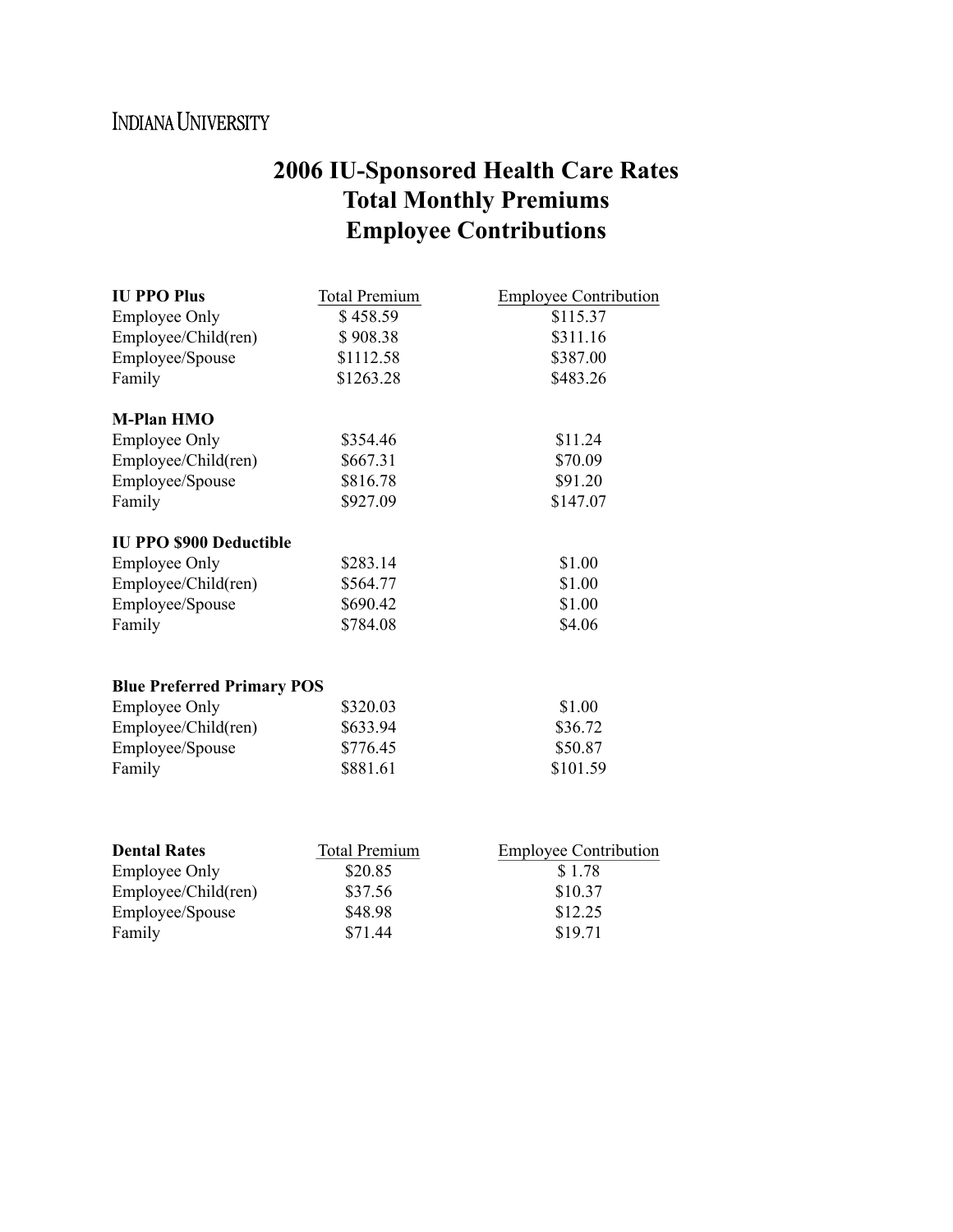# *Indiana University* **CERTIFICATION OF TAX-QUALIFIED DEPENDENTS Domestic Partner Benefits**

**INSTRUCTIONS:** This form should be completed in conjunction with *IU's Health Plan Enrollment Form* and *Affidavit of Domestic Partnership*. The purpose of the form is for an employee to certify that a domestic partner and/or children of the partner are the IRS-defined tax dependents of the employee and therefore not subject to federal or state income taxes assessed on the value of health plan benefits for those individuals. Do **not** include on this form children of the employee who are eligible dependents of the employee aside from the domestic partner relationship. Carefully read "Important Tax Information for Same-Sex Domestic Partner Benefits" at [http://www.indiana.edu/~uhrs/dp/dp.html#tax.](http://www.indiana.edu/~uhrs/dp/dp.html#tax)

## **Employee Information**

| Employee Name (Last, First, Middle): |                         |  |  |  |
|--------------------------------------|-------------------------|--|--|--|
| Date of Birth:                       | Social Security Number: |  |  |  |

# **Domestic Partner Information**

| Employee Name (Last, First, Middle): |                         |  |  |  |
|--------------------------------------|-------------------------|--|--|--|
| Date of Birth:                       | Social Security Number: |  |  |  |

**Children of the Domestic Partner** (List only children of the domestic partner who are IRS-defined ʻdependents' of the employee for federal income tax purposes.)

| Dependent Child Name (Last, First, Middle) | Social Security Number | Date of Birth | Married | Full-time<br>Student |
|--------------------------------------------|------------------------|---------------|---------|----------------------|
|                                            |                        |               | Y/N     | Y/N                  |
|                                            |                        |               | Y/N     | Y/N                  |
|                                            |                        |               | Y/N     | Y/N                  |

# **CERTIFICATION**

## **A. Partner Certification as a Tax-Qualified Dependent**

I have read the "Important Tax Information for Same-Sex Domestic Partner Benefits" at <http://www.indiana.edu/> ~uhrs/dp/dp.html#tax and, based on consultation with a tax advisor, I certify that the previously named person whom I am enrolling for coverage is my legal tax dependent under IRS Section 152. I understand that falsely certifying dependency status could result in disciplinary action (including termination) from Indiana University, as well as potential charges of tax fraud. I further agree to notify Indiana University immediately of any change in this tax status.

Employee: \_\_\_\_\_\_\_\_\_\_\_\_\_\_\_\_\_\_\_\_\_\_\_\_\_\_\_\_\_\_\_\_\_\_\_\_\_\_\_\_\_\_\_\_\_\_\_\_ Date: \_\_\_\_\_\_\_\_\_\_\_\_\_\_\_\_\_\_\_\_\_\_\_\_\_

## **B. Dependent Child Certification as a Tax-Qualified Dependent**

I have read the "Important Tax Information for Same-Sex Domestic Partner Benefits" at <http://www.indiana.edu/>  $\sim$ uhrs/dp/dp.html#tax and, based on consultation with a tax advisor, I hereby certify that the previously named dependent children whom I am enrolling for coverage is/are my legal tax dependent(s) under IRS Section 152. I understand that falsely certifying dependency status could result in disciplinary action (including termination) from Indiana University, as well as potential charges of tax fraud. I further agree to notify Indiana University immediately of any change in this tax status.

Employee: \_\_\_\_\_\_\_\_\_\_\_\_\_\_\_\_\_\_\_\_\_\_\_\_\_\_\_\_\_\_\_\_\_\_\_\_\_\_\_\_\_\_\_\_\_\_\_\_ Date: \_\_\_\_\_\_\_\_\_\_\_\_\_\_\_\_\_\_\_\_\_\_\_\_\_